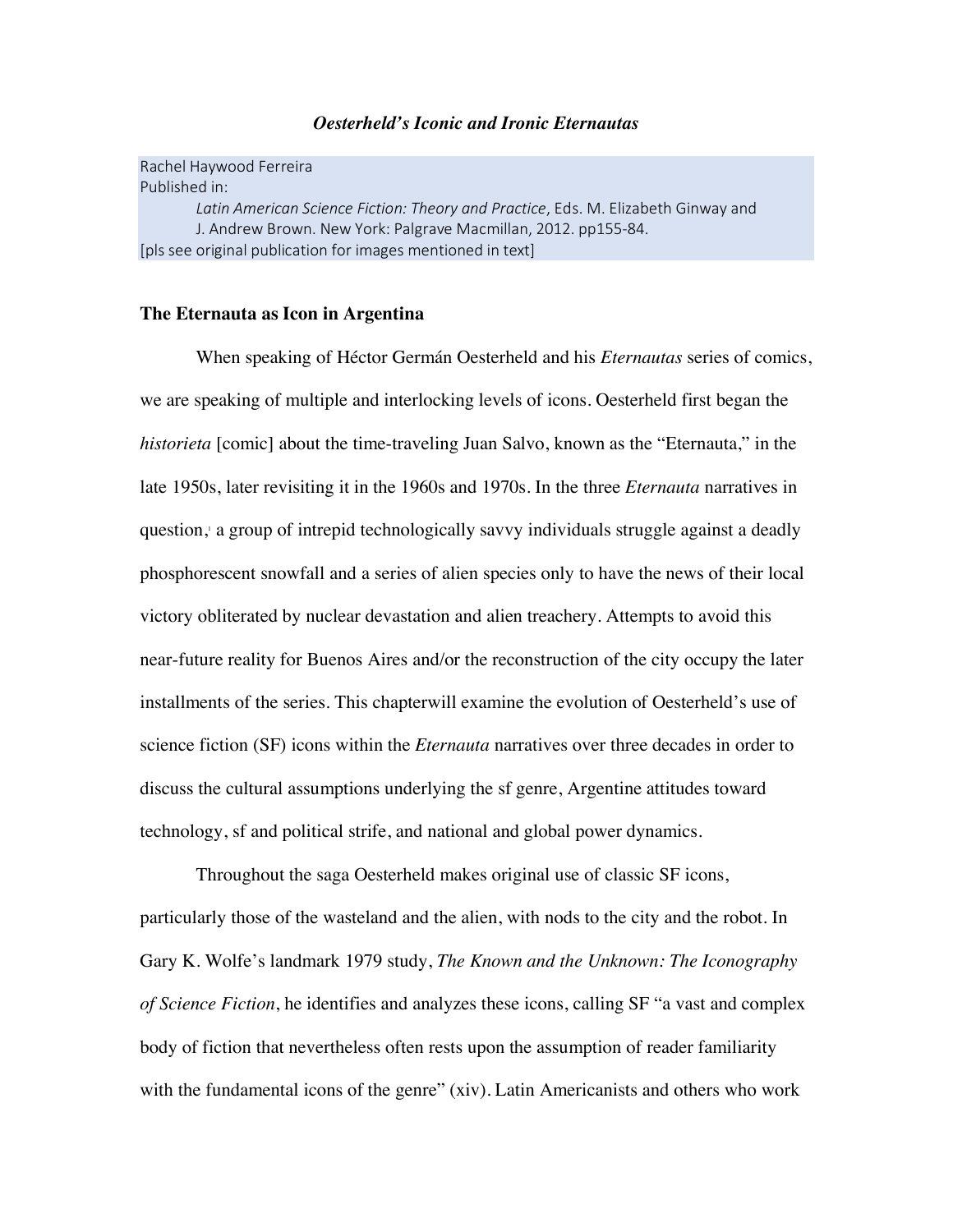with science fiction written in the periphery have since demonstrated that when SF icons are deployed away from their Northern centers of origin, they have a tendency to change or mutate as they are adapted to their environment, adding depth and alternative viewpoints and thus, in the process, transform the science-fiction continuum.2 To illustrate this, we will explore the iconic status of the character of the Eternauta himself, whose story constitutes such a powerful symbol that it still resonates in mainstream Argentine culture beyond the confines of the sf and adventure communities from which it originated. Further, we will consider both the SF icons within the *Eternautas* and the icon of the Eternauta in light of political struggles and what can be described as the posthumous iconization of Oesterheld himself.

Héctor Germán Oesterheld (1919-1978), originally trained as a geologist, became a pivotal figure in both Argentine SF and Argentine comics at the dawn of the "Golden Age" of each in the late 1950s. He formed an integral part of the seminal SF magazine *Más Allá* [*Beyond*] (1953-1957), and his founding of the magazines *Hora Cero* [*Zero Hour*] and *Frontera* [*Frontier*], for which he was also the principal *guionista* [writer for comic books], is largely credited with bringing Argentine comics into their own (Trillo and Saccomanno 96). The first *Eternauta* (*Et-57*), drawn by Francisco Solano López (1928-2011), was an immediate popular and subsequent critical success. I have written about *Et-57* and the era out of which it emerged at greater length in the article "*Más Allá*, *El Eternauta*, and the Dawn of the Golden Age of Latin American Science Fiction (1953- 1959)." For our present purposes, suffice it to say that, though Oesterheld was not blind to the potential negative consequences of nuclear power (see Nicholls 891), the *Eternauta* of the 1950s was largely the product of the optimism of the early days of the space age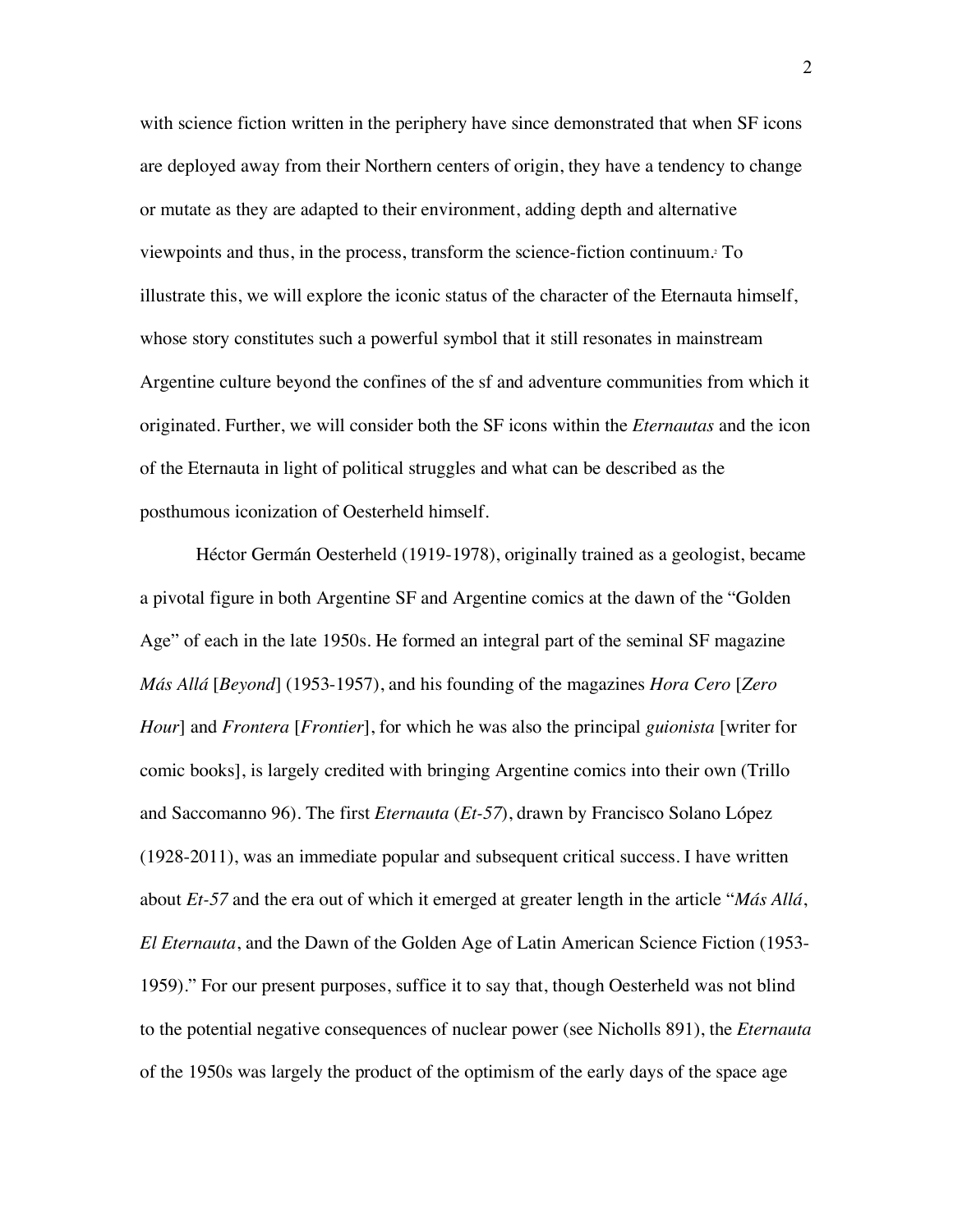when the universe was the limit and appeared to be open to all. With *Et-57*, Oesterheld and Solano López produced a homegrown group of heroes and made Argentina into an "adventurable" setting (Sasturain, "Oesterheld" 122-23). At the same time, the first *Eternauta* has universal as well as local appeal with its battle of good versus evil, the memorable resourcefulness of its characters, the multifaceted horrors of its alien creatures, and, most particularly, for its debunking of stereotypes—both actual and science fictional—in its staunch refusal to settle for simplistic conceptions of our world or what lies beyond. *Et-57* had an estimated distribution of 180,000 issues a week during its two-year run in *Hora Cero*, and the bibliographies in both this essay and my *Más Allá* article are indicative of the extensive commentary (primarily in Spanish) generated by the *Eternautas*.

To illustrate iconicity of the *Et-57* series, we note that we have group heroes who are Argentines, but, more importantly, they are members of the human race. They try to unite with other groups in the fight of humanity versus the aliens invading the Earth. When they are recruited by surviving members of a military battalion, Juan Salvo and his friends join willingly, viewing the army as the only hope for an organized resistance. They battle a series of alien races: the insectlike *cascarudos*, giant *gurbos*, and the "manos" ["hands"] who give orders to the other two species as well as to humans who have been captured and turned into "hombres-robot" [robot-men]. When the SF icon of the monster is incarnated in beings such as these aliens, Wolfe tells us, "the unknown becomes an iconic 'Thou' rather than an abstract formulation" (*Known* 186). Oesterheld plays with reader assumptions about the icon of the alien. He first allows the reader to prejudge the series of monstrous aliens as other, as enemy, as unknown, by using them to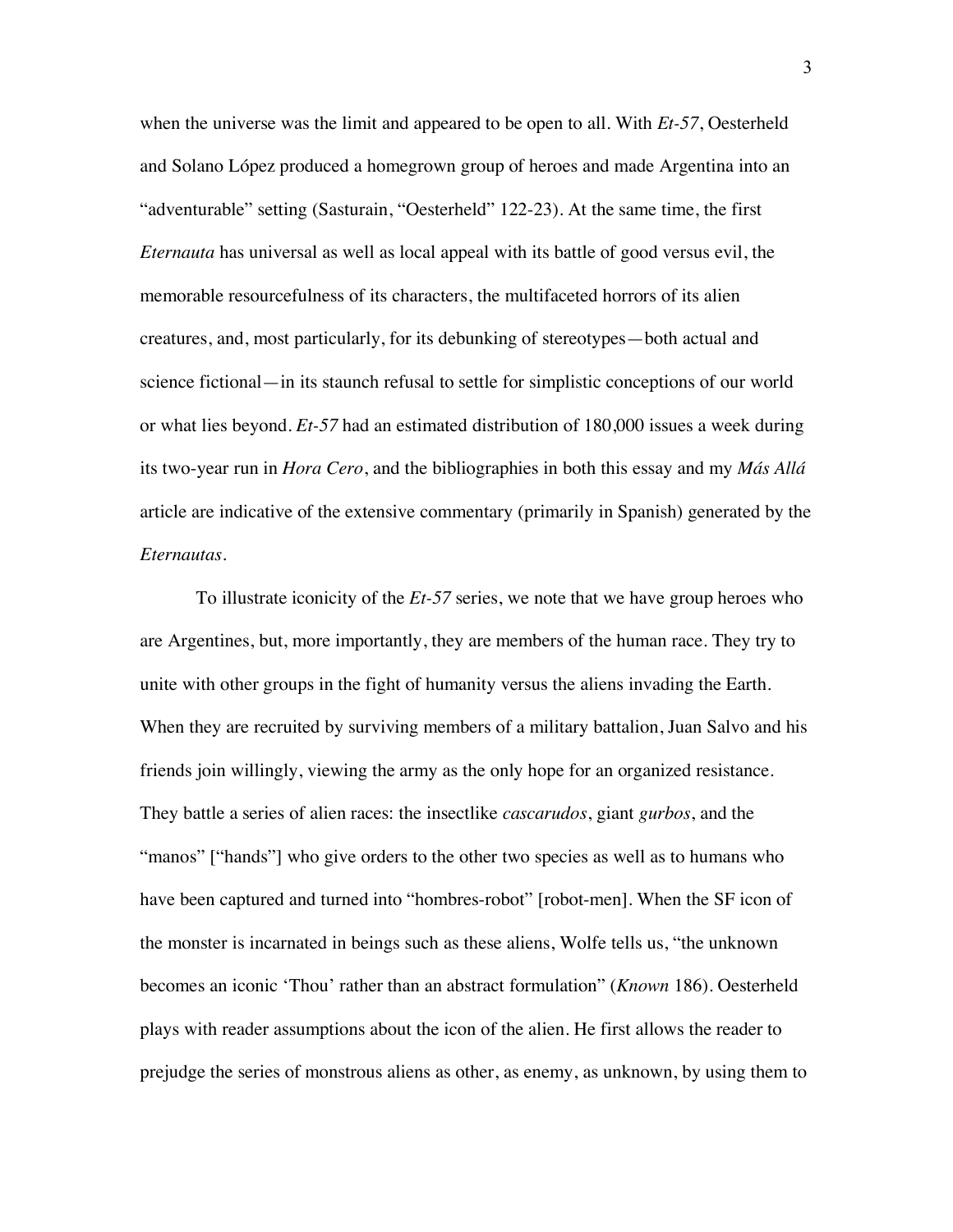threaten his characters with physical and mental domination. Then, almost halfway through *Et-57*, we find out that the *cascarudos*, *gurbos*, and *manos* are not so much enemies as fellow victims, forced to fight for a never-seen race called *los Ellos* [Them]. Los Ellos are famously described by a dying mano: "Ellos son el odio... el odio cósmico" [*They* are hatred . . . cosmic hatred] (*Et-57* 164; this phrase is repeated in *Et-69*, though it is spoken by Juan Salvo [127]). Oesterheld does not allow us the comfort of a tangible "Thou"/defeatable enemy. As represented by Oesterheld in the 1950s, then, true evil is quite abstract. Although it is not difficult to make associations between los Ellos and realworld oppressors, still, in *Et-57*, Oesterheld leaves such identifications to the reader, at the same time envisioning many shades of gray amid the white-black of the Us-Them dichotomy more typical, perhaps, of the Cold War.

By the time Oesterheld returned to the *Eternauta* comic ten years later the Juan Salvo character was an established cultural icon. The *Et-69* was published in the mainstream, nongenre magazine *Gente*, and it contained changes that reflected the radicalization of Oesterheld's political views and his dissatisfaction with the military government as well as with Argentina's international relations. In the end Oesterheld's own biography became inextricably linked with the icon of the Eternauta. "The medium of comics has had its geniuses and its mountebanks, its noblemen and its toadies, occasionally its heroes," writes Maurice Horn in *The World Encyclopedia of Comics*, "but very rarely has it had its martyrs, which makes Hector Oesterheld perhaps unique in the field" (579). In what were to be the final months of his life, Oesterheld wrote the sequel to *Et-57*, *El Eternauta segunda parte* [*The Eternaut, Second Part*, (here *Et-76*)], while in hiding from the military police. In 1977, during the publication run of *Et-76*,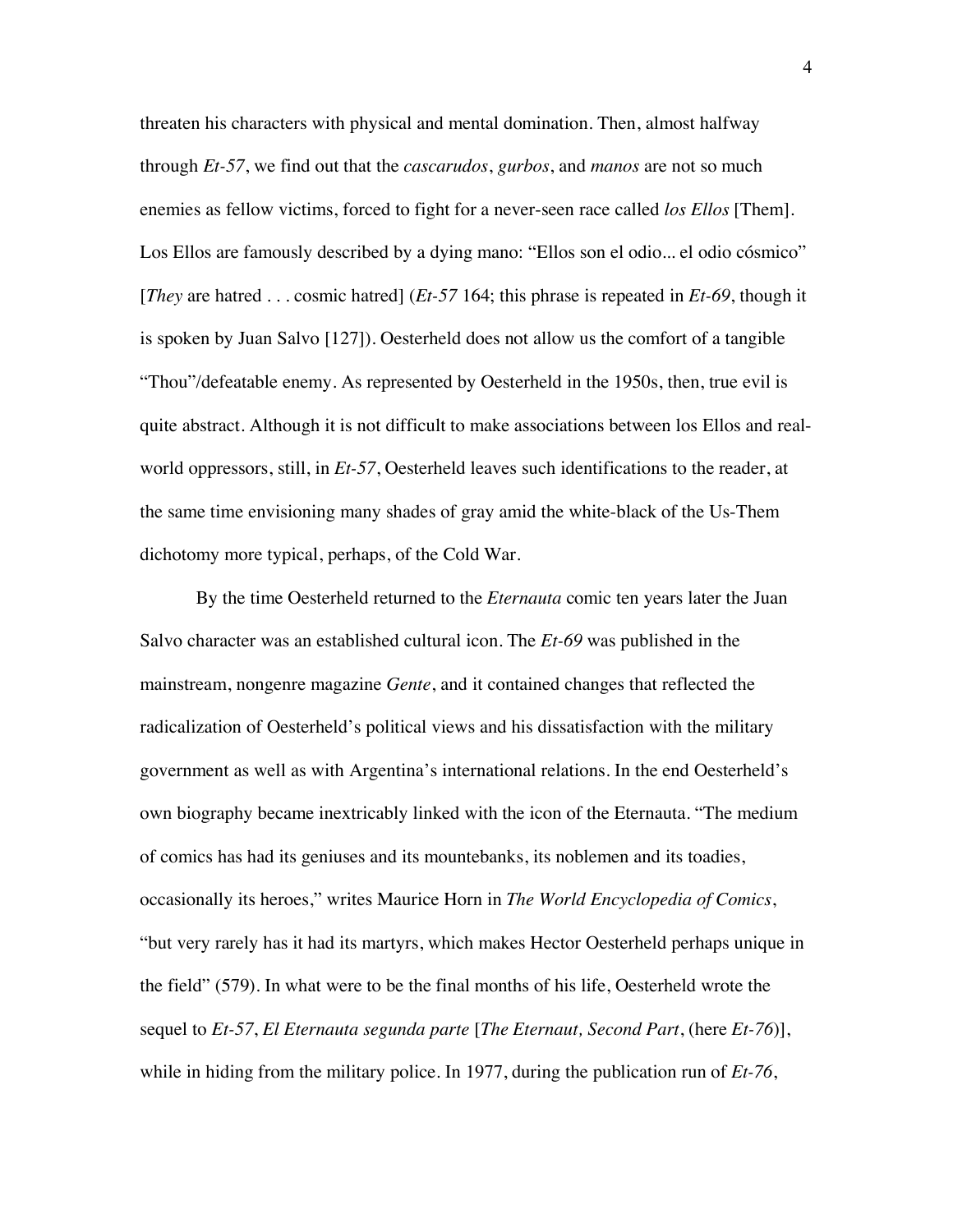Oesterheld was detained by government forces. He died at some point in 1978 while in custody, one of the thousands "disappeared" by the military dictatorship during the Dirty War (1976-1983) waged on the Argentine people.

The Eternauta has outlived Oesterheld. The adventures of Juan Salvo continue in *historietas* written and/or drawn by others, as well as in other media. Various versions of the comic have been published in Europe from Italy and Spain to France, Croatia, and Greece (Chinelli). In the mid-1990s Solano López reclaimed graphic control of the Eternauta, producing further tales with other guionistas. <sup>3</sup> The Eternauta has also been the subject of museum exhibits, theatrical works, a potential film, and at least one public service announcement. His image and words can be seen in more formally sanctioned venues such as subway station murals in Buenos Aires and in more spontaneous graffitied calls for solidarity and resistance to oppression.4

## **From the Iconic to the Ironic Eternauta**

*Et-57* remains the most iconic of the *Eternauta* narratives. The image most commonly associated with the Eternauta is Solano López's 1957 Juan Salvo clad in the isolation suit protecting him from the deadly "snowfall" sent by the alien invaders (see figures 9.1a and 9.1b). The script of the Eternauta that is most often quoted and analyzed is also that of *Et-57*. The decision to make *Et-76* a continuation of the *Et-57* rather than that of *Et-69* is further confirmation of the lasting impact of the original narrative on the Argentine imagination. Yet as we shall see, the Eternauta moves beyond the first *historieta* from the 1950s to incorporate all of the other Eternauta versions as well as the real and fictionalized figures of Oesterheld himself.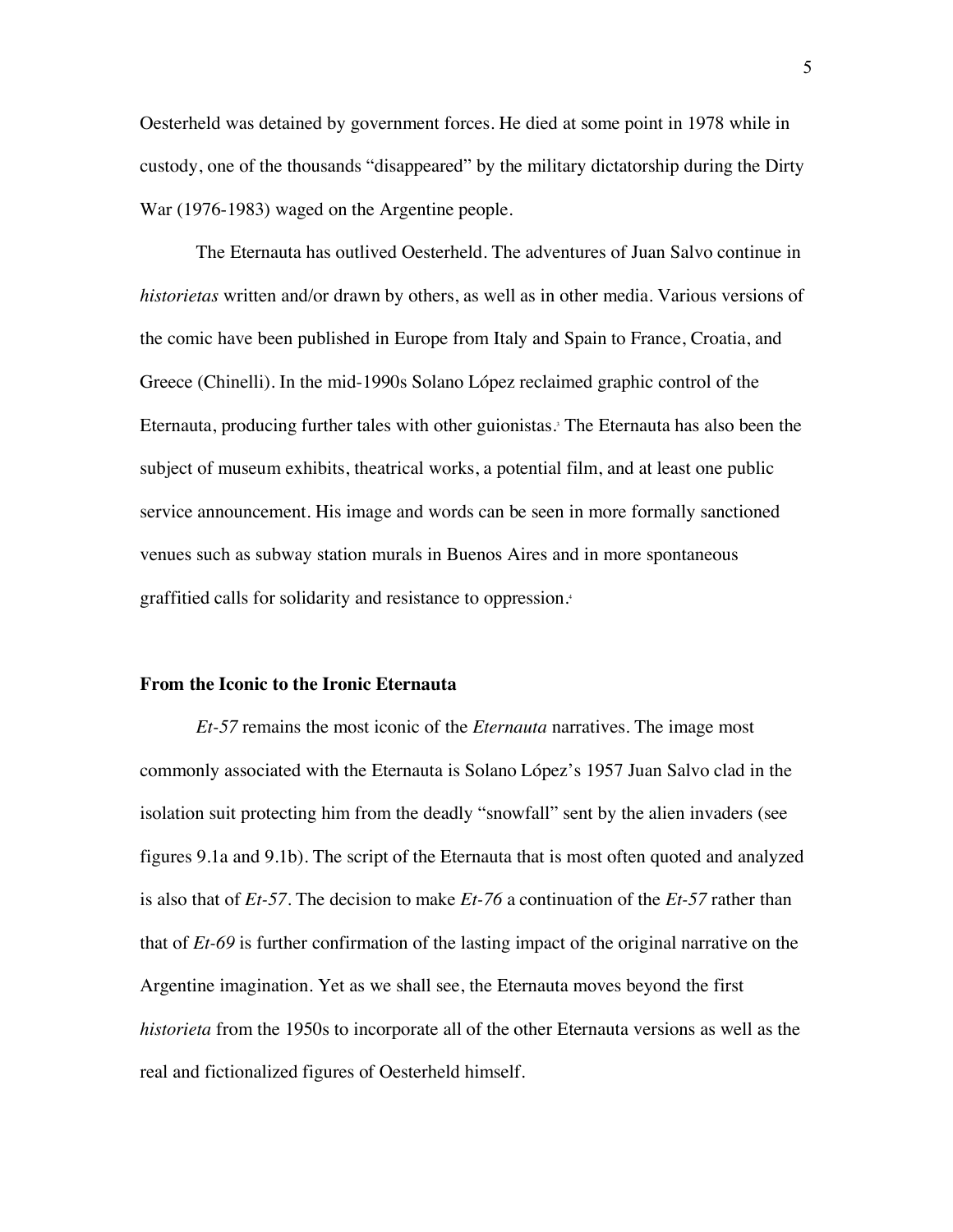A useful tool for thinking about the icon of the Eternauta is the concept of irony as discussed by Linda Hutcheon in *Irony's Edge* (1994), in particular her examination of how circumstantial, textual, and intertextual contexts (functioning as the unsaid) can affect our understanding of the work we are reading/hearing/viewing (the said) (143- 159). According to Hutcheon, irony emerges from the "the superimposition or rubbing together of these meanings (the said and plural unsaid) with a critical edge created by a difference of context," resulting in a triple-voiced, simultaneity of meanings  $(19, 58-63)$ . In the case of the Eternauta series, the "ironic" meaning reflects the "iconic" meaning. While the functioning of irony is most directly applicable to the *Et-57* and *Et-69* texts because the latter is a rewriting of the earlier story, the ultimate or iconic significance of the *Eternauta* includes a constant oscillation among a larger group of "unsaid" contexts.

Circumstantial contexts from 1957 to 1977 include an Argentine government increasingly oppressive in nature, changing circumstances surrounding an increasingly politicized Oesterheld, shifts in global power dynamics, scientific and technological developments, and the growing popularity and recognition of the *Eternauta* series itself. Among the textual contexts present in the *Eternautas* are the frequent incorporation of music lyrics, references to classic adventure tales such as *Robinson Crusoe*, and the presence of objects in the foregrounds and backdrops of Juan Salvo's Buenos Aires. The intertextual context for the Eternauta today includes each installment of the series, the SF continuity with its familiar icons, the adventure comic (Northern and Argentine) with its textual and graphic conventions and finally, documents detailing the disappeared such as *Nunca más*. <sup>6</sup> The icon of the Eternauta that emerges from such polysemia encompasses many apparent contradictions, such as the wonder of the dawn of the space age and the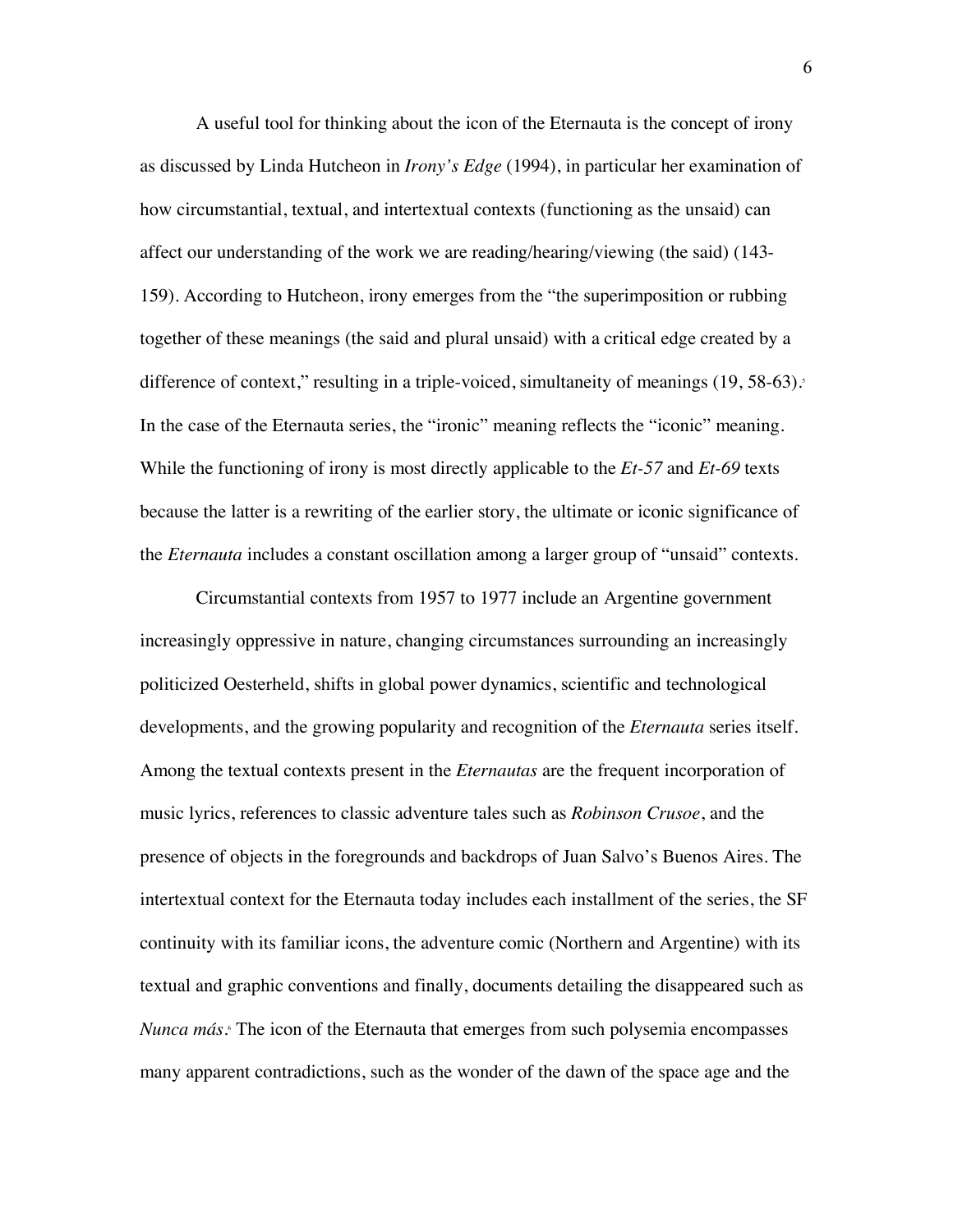tensions of the Cold War, the initial optimism of the early years of industrialization under civilian president Frondizi (1958-1962) (Wynia 86-90), and the subsequent disillusionment with politics and power relations at home and abroad. Other tensions emerge in the struggles between globalism and localism, the group hero and an individual (super)hero, and finally, within the multifaceted Oesterheld himself as author, militant and martyr.

Hutcheon indicates that irony can exist exclusively in the eye of the beholder or in the eye of the creator, or, as in the case of the *Eternautas*, in both. Whether and where a reader perceives irony will be affected by the discursive communities to which s/he belongs. My interpretation of irony among the *Eternautas* may well differ from that of another reader, but it will almost certainly vary to some extent from the intentions of Oesterheld. Because Oesterheld deliberately chose the unusual course of rewriting himself, we can assume a fair degree of intentional ironic reverberation among his texts. Due to the circumstances and timing of his death, however, Oesterheld could not have apprehended the full range of irony or the scope of the iconicity his *Eternautas* would attain, especially in light of the aftermath of the Dirty War and the disappearance of thousands.

## **The First Eternauta(s): Initial Ironies**

In 1969, in a very different Argentina, in a very different world, a very different Oesterheld began to rewrite the *Et-57*, publishing it with very different artwork by Alberto Breccia (1919-93). Yet the opening episodes of both *Et-57* and *Et-69* follow an almost identical course (see figures 9.2a and 9.2b). A guionista is working alone at night

7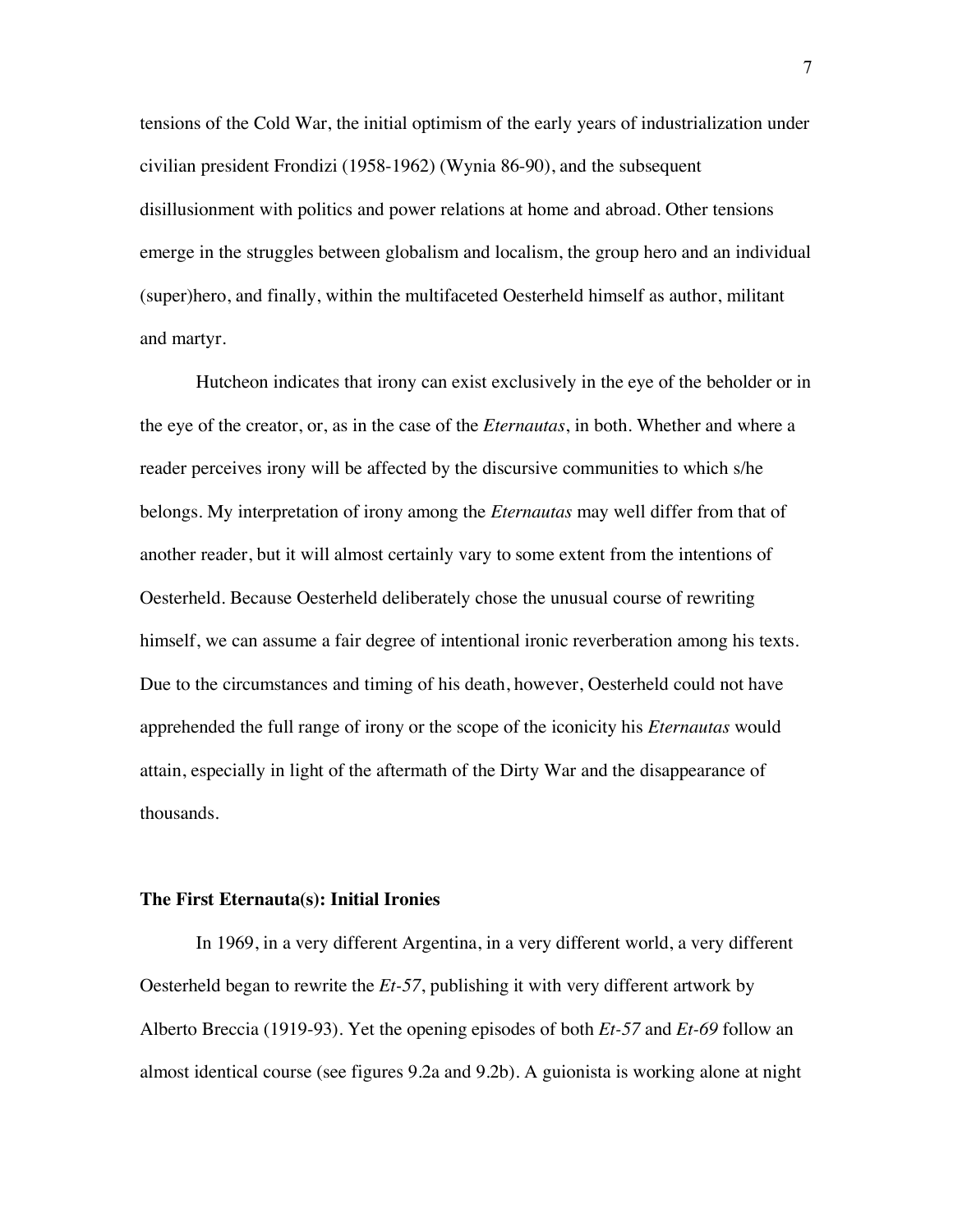when the chair across from his worktable creaks and a man appears in it. Juan Salvo, the Eternauta, has arrived in the comic writer's studio, one of many stops on his journey through time and space. Eternauta appears, writer is shocked and questions his senses, the visitor looks around and says his same famous first line: "Estoy en la tierra, supongo" [I'm on Earth, I assume].

Despite marked similarities, differences in style and tone between the two versions are immediately apparent. The *Et-69* is darker, more condensed, and more personalized than *Et-57*, and from the beginning the later text reveals itself to be constantly and ironically aware of its iconic predecessor. The later work is literally darker, as Breccia makes far greater use of shadow than does Solano López in *Et-57*. Although in both versions of the comic the episode is three pages long, in the 1957 edition each page contains an average of 7-9 frames, while in the 1969 version, 3-5 frames are more typical. From the first creak of the chair to the Eternauta's first line occupies 13 frames in the earlier version and only 6 in the later, as if using a shorthand referencing the earlier work. Varying publication venues and formats aside, there is also significantly more text in *Et-57*, though there is also more silence. When the Eternauta appears in *Et-57*, all four frames that trace his materialization in the chair offer a worldweary Juan Salvo with his distinctive light-colored hair dressed in vaguely futuristic garb. In 1969, it only takes the Eternauta two frames to materialize, and despite the changes in his features wrought by Breccia's pen, Juan Salvo looks much as he did ten years before. In the first of the two frames, however, the semi-materialized Eternauta is wearing his isolation suit, a clear evocation of the best-known image of the Eternauta figure and a tacit acknowledgment—or claim—of its iconicity. Yet where in 1957 Juan Salvo uses a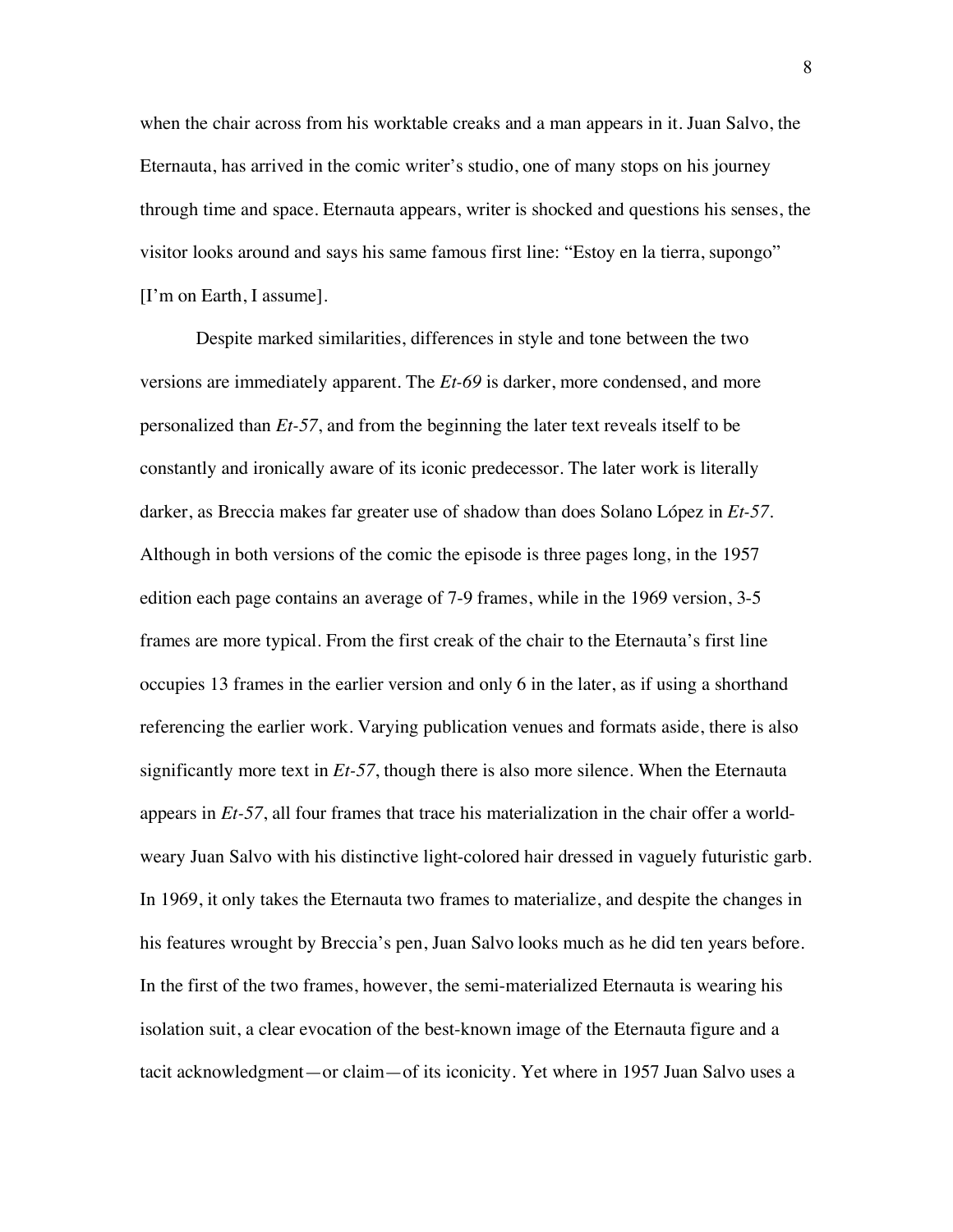diving mask in the construction of his isolation suit, in 1969, in ironic differentiation, he wears the more sinister WWI gas mask, and when the suit disappears somewhere in the gutter between the two frames, the reader is left with the idea that there is something is amiss or slightly off center.

In this first episode, the reader can already sense that *Et-69* will be darker than *Et-57* in worldview as well as in palette. Oesterheld explicitly identifies this darker worldview as his own in *Et-69*, as the tale becomes increasingly autobiographical. In *Et-57* the narratee significantly but simply shares the same profession as Oesterheld, but in the novelized episodes from 1962 to 1963 (*Et-62*), the guionista mentions "hijitas" [little daughters] sleeping in the next room, a likely allusion to Oesterheld's own four small daughters (8). In 1969 the guionista is drawn in the likeness of Oesterheld himself, though he is never named.<sup>7</sup> Breccia also draws the guionista in a distinctly Oesterheldian textual context, since a signed drawing of Mort Cinder, an Oesterheld-Breccia character (1962-1964), is hanging on the wall of his studio (figure 9.2b). In the same frame, Oesterheld's text also supports this closer identification of writer and character, as the text box contains a summary of Oesterheld's own oeuvre: "I'm writing the same thing as always, a comics script. An adventure in the South Pacific, treasures found and lost among algae and coral and tough guys, and a friendship to the end, and a girl with eyes the color of forever" (83). By the end of this first episode the reader is clearly meant to understand that this story is not "the same thing as always," but rather a different one from the adventure tales of the guionista's past—it is told to him by an eyewitness, and it is real, urgent and serious.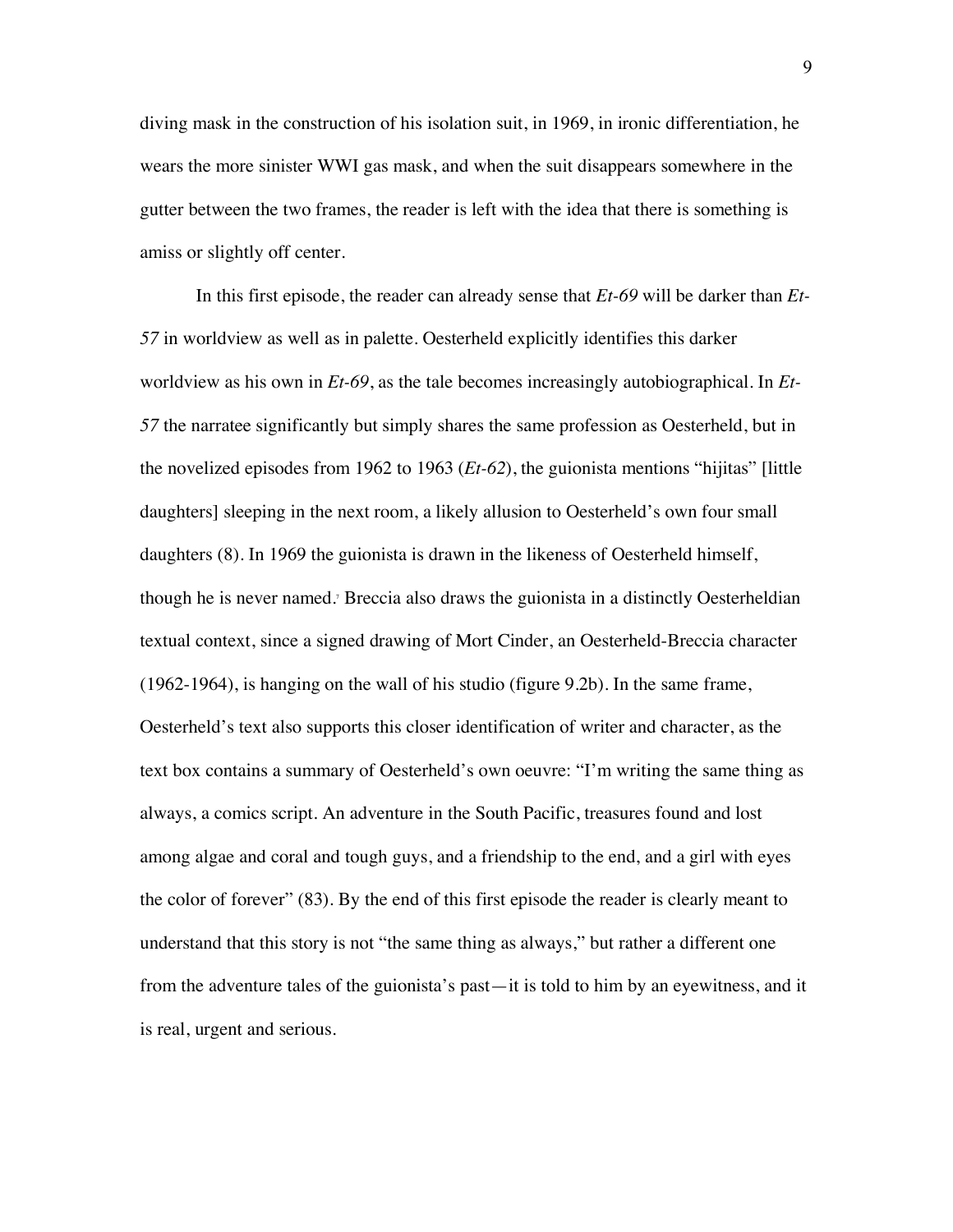Hutcheon's reflections on the triple-voiced simultaneity of meanings come into play here as the autobiography, political context and intertextuality work together throughout the text. As the frame story of the two versions of the *Eternauta* make their transition to the main story, it becomes apparent that Oesterheld was writing *Et-69* with a copy of *Et-57* in front of him. At the transitional moment depicted in figures 9.3a and 9.3b, the Eternauta tries to convince the guionista to allow him to stay and rest for a while from his journeying by promising to tell him his story. Oesterheld revisits the same exchange, but he keeps so much of the wording that the changes that he makes come across as all the more deliberate, setting up ironic resonances for the reader familiar with *Et-57*. In contrast to the text of *Et-*57, not only is the text in *Et-69* somewhat abbreviated, it is more telegraphic in style, a pattern that continues throughout the work. The *Et-69*  gives the impression of containing gaps through which *Et-57* echoes. Because of his spare rhetoric, the Juan Salvo of *Et-69* comes across as a more abrupt, even aggressive character than in *Et-57*. He is a somewhat less sympathetic hero overall, foreshadowing the metamorphosis of the character in *Et-76*. The switch from using the "tú" form to the more distinctly Argentine "vos" form likely reflects changing linguistic customs in Argentina, though it may also represent a desire on the part of Oesterheld for a greater degree of connection with people, especially young people (Chinelli). Finally, perhaps the most notable change from 1957 to 1969 in this transitional passage is the extension of the guionista's pity from the Eternauta ("pity for him") to himself and to us ("for him, for me, for you, reader"). This short addition hints at the ultimately darker message of the *Et-69,* as if to foreshadow the deteriorating political situation, or at least a sense of foreboding about Argentina's political future.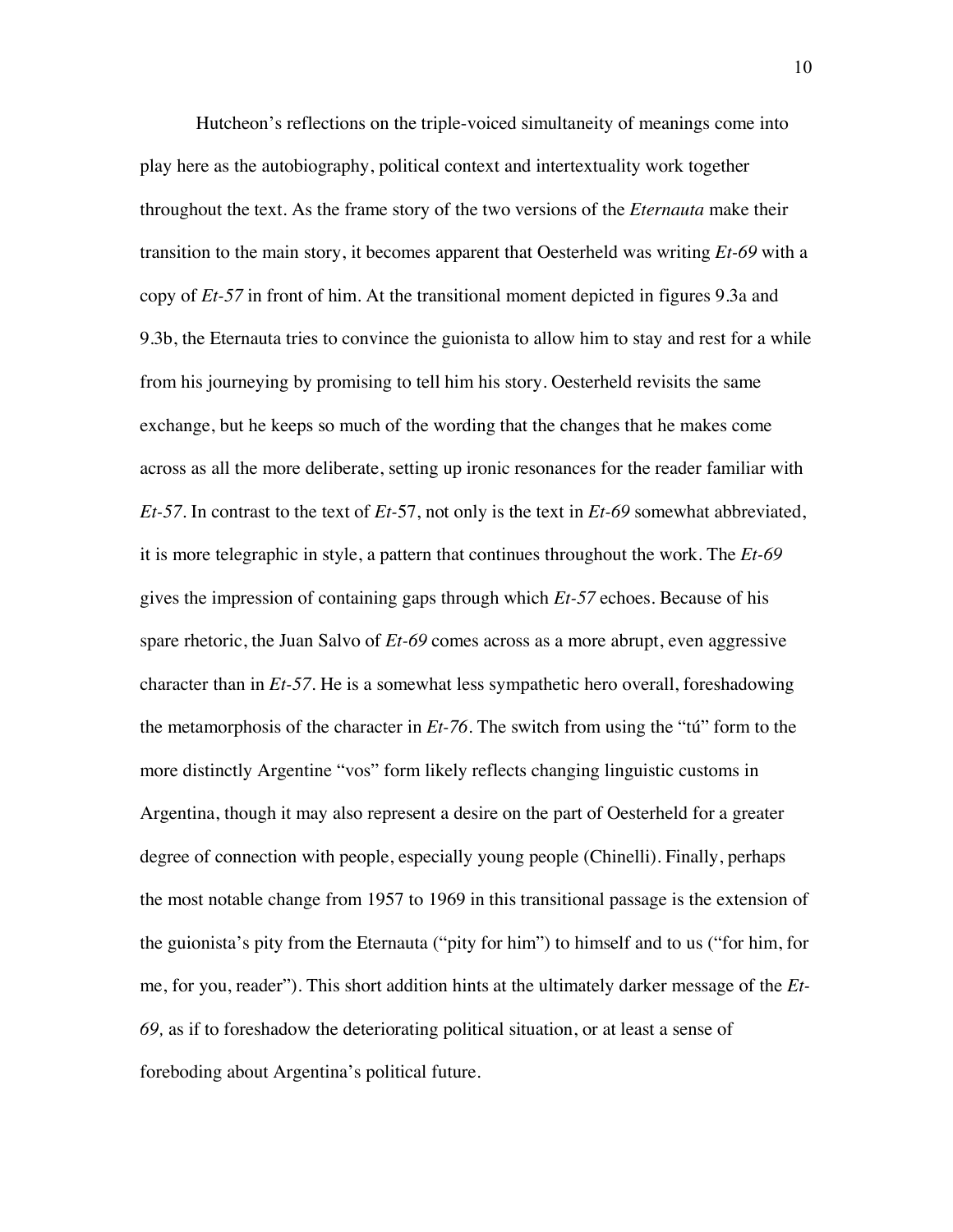The majority of *Et-*57 and *Et-69* consist of Juan Salvo's story of the alien invasion that he has lived through. In the final episode of both versions we return to the frame story of the Eternauta and guionista and discover that this invasion will take place in the near future. The *historieta* readers hold in their hands is the guionista's recounting of the Eternauta's tale in an attempt to prevent or at least mitigate the apocalyptic future described by him. By including himself and the reader as objects worthy of pity at the outset, the guionista furthers his efforts to impress the importance and immediacy of his tale upon readers. But at the same time, with the extended pity expressed at the moment of transition into the Eternauta's account, he also holds out less hope that his warning can make a difference, change fate and help avoid catastrophe.

#### **The First Eternauta(s) in City and Wasteland: The Group Hero and Technology**

Both *Et-57* and *Et-69* share the same general definition of hero and the same setting for heroism. With *El Eternauta* Oesterheld famously brought to fruition his concept of the group hero, as opposed to the individual superhero of Northern comic book renown. Although the Eternauta is the only member to survive to tell the tale, Juan Salvo had survived as part of a group during the invasion of Buenos Aires. The group consisted of everyday people: some friends and neighbors and the few other survivors of the initial deadly snowfall. The one defining characteristic of the members of Salvo's group is the tendency to be tech savvy. Juan Salvo is the owner of a small transformer factory (*Et-57*) or of a television factory (*Et-69*). His friends Favalli and Lucas are a physics professor and a banker, respectively, and both have electronics as a hobby. Polsky, the fourth friend, is retired, and uses Salvo's home workshop to make violins.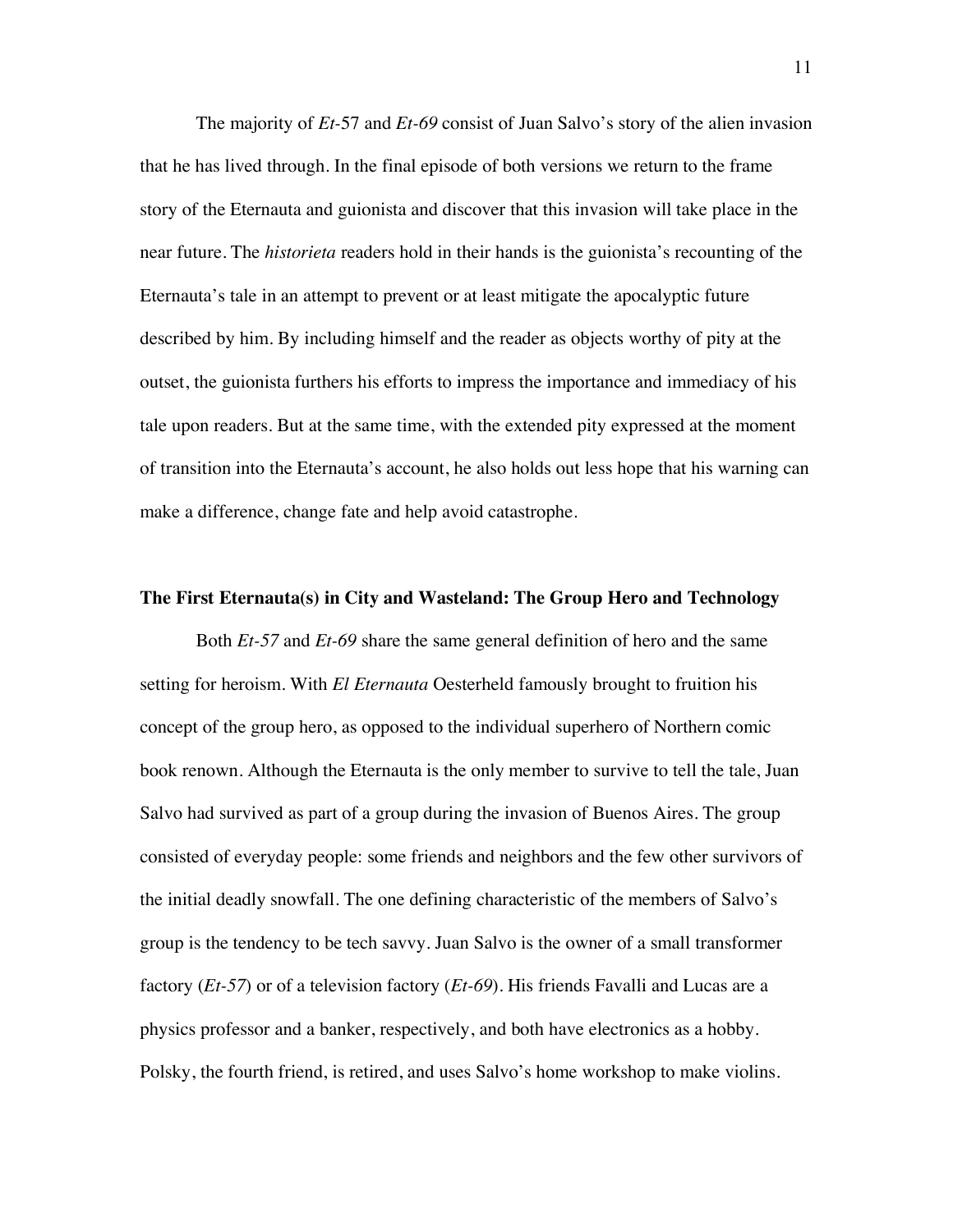With a high value placed on technical knowledge, Polsky, not surprisingly, does not last past the fourth and third episodes (*Et-57*, *Et-69*). The surviving members are later joined by Franco, a factory worker, and avid reader of SF, the preferred genre of the techie. It should be noted that Salvo himself only occasionally plays a leadership role within the group and that Favalli, the scientist, is most often the voice of authority. There is also a significant political shift in *Et-69*, when Franco, as a representative of the working class, is increasingly the one to initiate action.<sup>8</sup> Thus, when it comes to constructing an isolation suit to venture out into the wasteland that Buenos Aires has become in order to acquire provisions and arms, those with knowledge of technology prove most able to build reliable suits and use the weapons effectively, and only they possess the initiative and imagination to understand events and act accordingly.

It could be said that *Et-57* and *Et-69* maintain a positive view of technology, since those familiar with it are best able to resist the alien invasion and the ensuing disaster. In this sense, technology is not blamed for converting the city into a nuclear wasteland, rather, it offers the characters power and a sense of self-determination. For Wolfe, the city icon often represents a center of political oppression and social conformity, and disaster narratives transform it into "an environment as unremittingly hostile as the environments our ancestors faced, an environment that is in most ways the polar opposite of the city" (Wolfe, *Known* 147). Thus, the *Eternauta* series is not about technology gone wrong but rather consists of tales in which Argentines use technology in order to try to save their own city. The Argentine characters' familiarity with modern technologies helps them to preserve themselves and to understand the principles of the more advanced nuclear technologies of the North, allowing them to figure out what is happening to them

12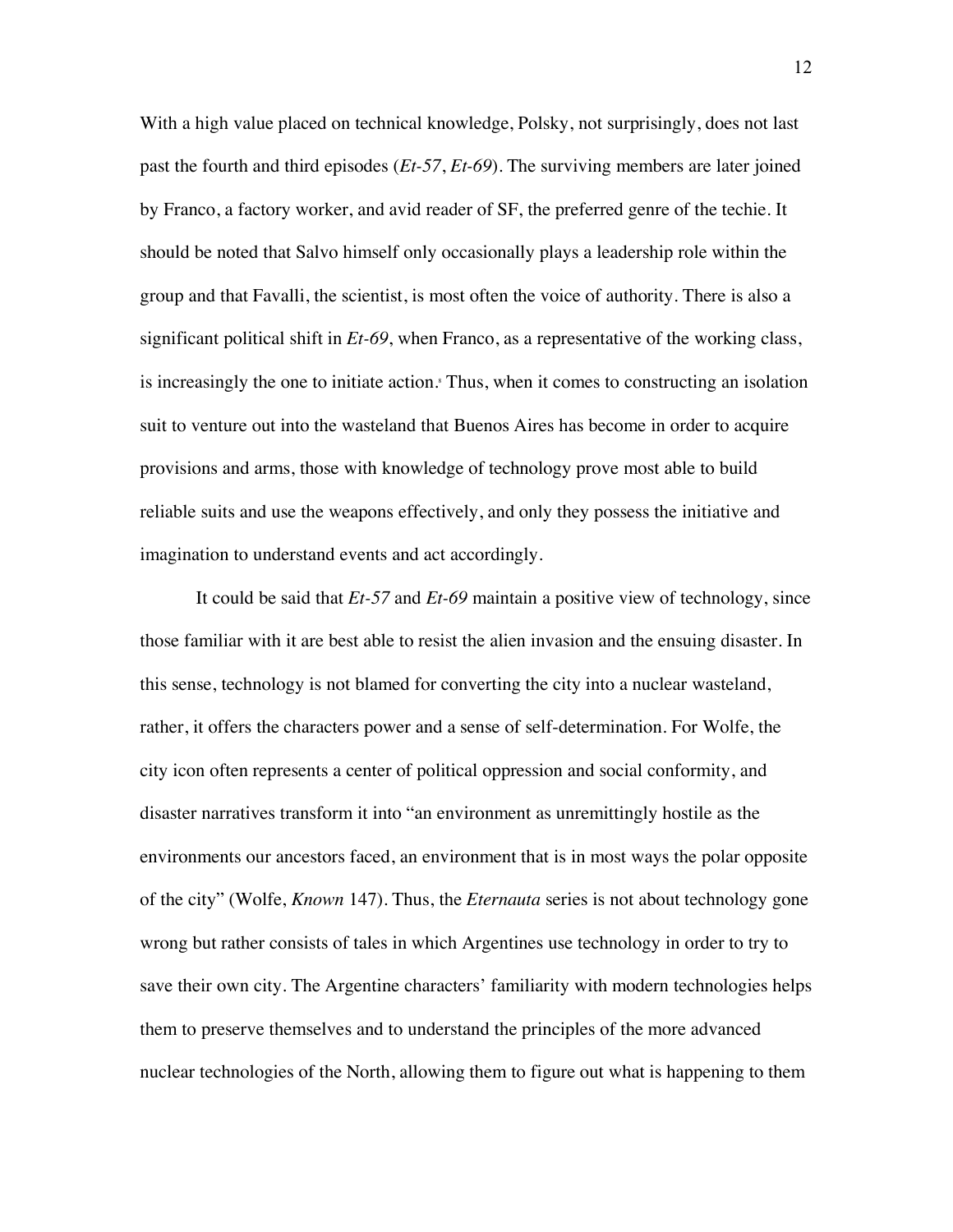and, in *Et-57* and *Et-62*, to attempt to work with the Northerners. Significantly, the city, as exemplified by Buenos Aires—almost a protagonist in and of itself—is represented neither as a technological den of iniquity nor as a politically repressive technological society. The destruction of the city is mourned, and its rebuilding eventually becomes a priority in *Et-76*. The respect for technology and the city is present even in the more pessimistic *Et-69*. The guionista displays a model of the Saturn 5 rocket prominently in his studio, and the group heroes profit from their updated scientific and technical professions and hobbies. The overall enthusiasm for technology does become somewhat muted in *Et-69,* with slightly less elaboration on the technical backgrounds of the characters and the knowledge gleaned from SF. For example, Franco no longer attributes his technical bent and know-how to sf; his job as a worker appears to have provided the needed skills.

Although the group hero and the city of Buenos Aires as a wasteland are common to both *Et-57* and *Et-69*, the later text makes significant moves toward greater isolation of the Argentine capital. Oesterheld adapts the parameters of hero and villain, "us" and "them," in accordance with his own changing sociopolitical landscape.10 In *Et-57*, Salvo's small group feels connected to and representative of the larger group of humanity, acting on a world stage. In *Et-69*, our heroes are no longer portrayed as a planetary species but are now members of the larger national group of Argentines and of the geographical bloc of Latin America. *Et-69* also marks the beginning of a trajectory that will culminate in *Et-76* of increasing specificity with regard to the enemy.

In the original *Et-57*, when military forces ultimately prove ineffectual against the alien and robot minions of los Ellos,<sup>11</sup> the remaining members of our group hero go on

13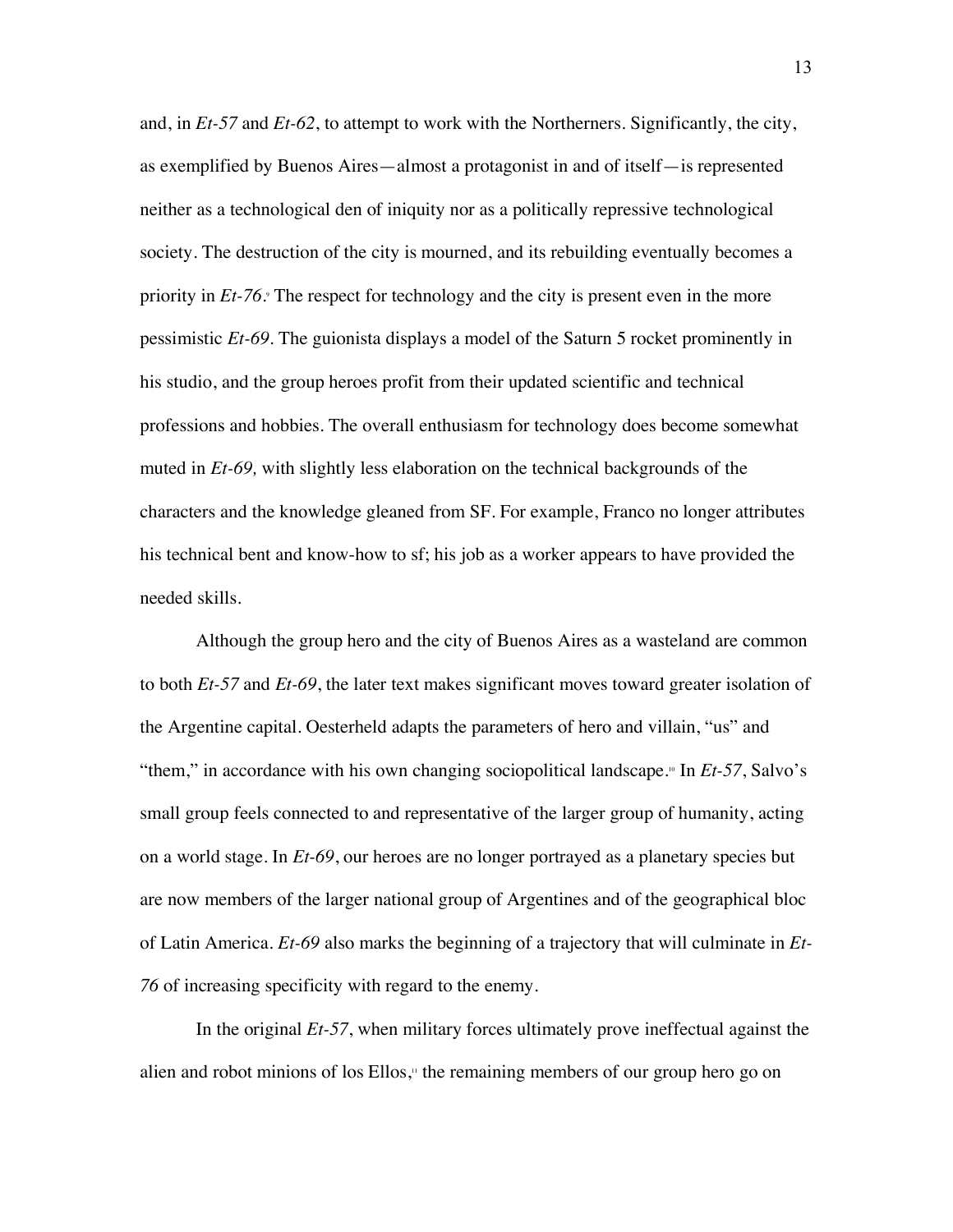alone to gain intelligence on the enemy and eventually destroy the local command post of los Ellos by using "reason and scientific ingenuity" (Wolfe, *Known* 200).<sup>12</sup> An unfortunate side effect of this victory is that, now that the alien defenses for the region have been eliminated, nuclear warheads launched against the invaders by the Northern superpowers are able to reach the ground, and Buenos Aires becomes a nuclear wasteland (see figures 9.4a and 9.4b for cause and effect images from *Et-57* and *Et-76*). Salvo, Favalli, Franco, and Salvo's family escape with a few others, and they attempt to get their information on enemy weaknesses and their own successful tactics—an Argentine contribution to the global effort of humanity versus los Ellos—to the technologically superior North (*Et-57*). The group fails to get far from Buenos Aires, falls into an alien trap, and all become robot-men except for the Salvo family, who attempt to escape in an alien vehicle. Yet because he is unable to operate the alien technology properly, Salvo presses a button that sends him to another space-time continuum, separating him from his wife and daughter*.*  In this new place, called "Continum [*sic*] 4," he learns from an old mano of the higher solidarity of all "good" species such as their own who must continue to resist the evil that is los Ellos. Salvo becomes the Eternauta, a man condemned to search throughout space and time for his lost family.

### **The First Eternauta(s) and the Eternauta Novel: Local and Global Politics**

Comparisons of *Et-69* and *Et-57* invariably characterize the later text somewhere between the poles of "more politically engaged" and "propagandistic." International politics play as overt a role as galactic power dynamics in *Et-69*, making this version of the first *Eternauta* text less universal in both senses of the word. Although the alien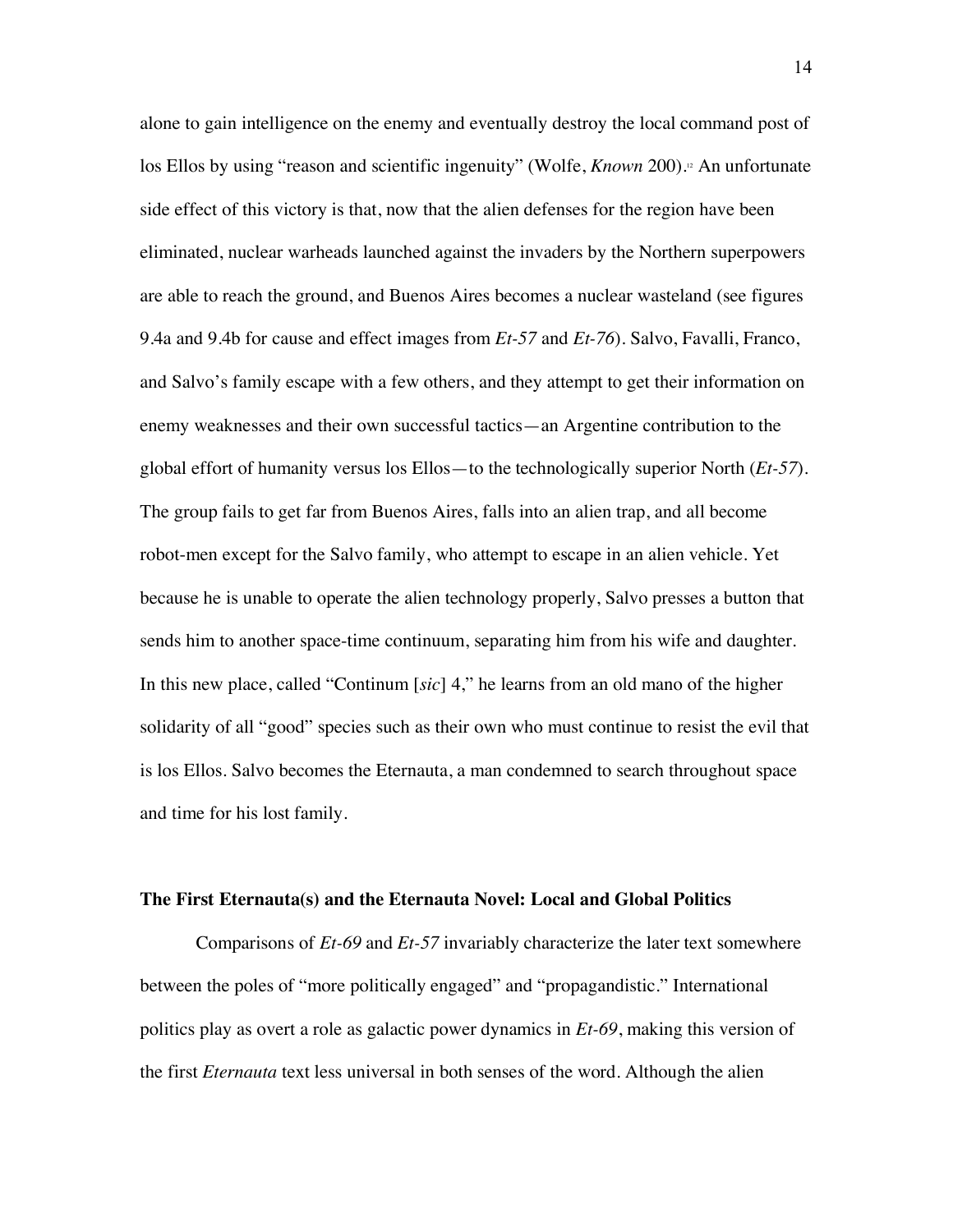invaders remain the principal "Them" to the protagonists' "Us," the role of the Northern nations changes drastically from that of Latin American ally ("Us") in *Et-57* and also *Et-62* to that of betrayer of Latin America ("Them") in *Et-69*. This change reflects Oesterheld's political radicalization and his increasing perception of the relative isolation of Latin America, that is, of the inability of nations of the periphery to have an impact on global policies being set by the nations of the center.13 Oesterheld establishes Argentina's relationship(s) with the North early on in *Et-57* and *Et-69* in a set of parallel radio broadcasts.

In episode five of *Et-57*, Salvo and company manage to tune in to a radio broadcast from the BBC (figure 9.5a), and they hear that the United States has been trying to establish contact with South America since the start of the deadly snowfall to no avail, and that French scientists have affirmed that the snowfall is not related to nuclear testing. This broadcast serves to establish a sense of a global community, of a planet-wide disaster, and of Northern efforts to come to the aid of an apparently harder-hit Southern hemisphere. Later, once the group discovers that the snowfall was the opening salvo of an alien invasion, Northern intercontinental nuclear weapons are seen as a great hope. The complete absence of even a hint of blame at the nuclear bombing of Buenos Aires is perhaps the most telling evidence of the representation of a cooperative North-South relationship in *Et-57*.

A few years later in *Et-62*, Oesterheld expands upon this spirit of international cooperation and also on Argentina's ties with the North. While he largely posits a continuation of the good relations of *Et-57*, he significantly chooses to emphasize both the value of Argentina's contributions to the war effort and the ultimate superiority of the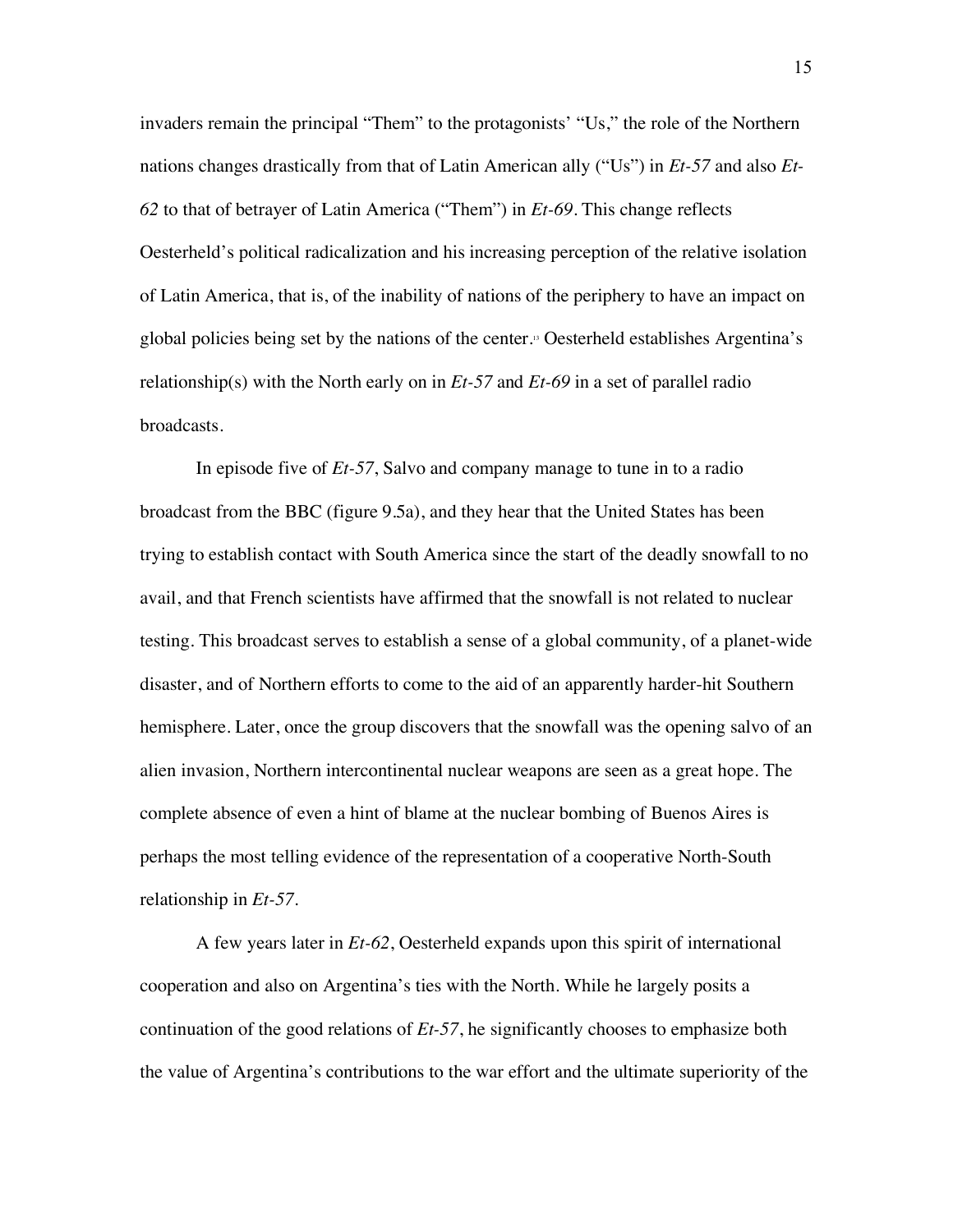Argentine over the Northern characters. On a trip back to Earth from the alternate "Continum 4," Juan Salvo is able to save Favalli from slavery as a robot-man, and they travel to New York with a group of US military scouts to provide valuable intelligence on resisting the invaders. When the North is hit by advanced alien weaponry, it is the two Argentines who prove themselves to be the most able. As US soldiers collapse under the pressures of their new wasteland environment, Salvo and Favalli fight successfully until they are captured by the forces of los Ellos. Even then, they do not suffer the fate of most who fall to this enemy; as a mano explains to their select group of prisoners:

> No los hemos convertido en meros hombres robots porque ustedes han demostrado iniciativa, capacidad de resistencia, un fabuloso deseo de vivir [...] porque demostraron ser los mejores entre los terrestres. (*Et-62* 117) [We have not turned you into mere robot-men because you have shown initiative, capacity for resistance, a fabulous desire to live [...] because you showed yourselves to be the best of the Earthlings.]

He explains further: "Quienes nos interesan son los que lucharon, los que se salvaron por algo, no sólo por cuidar el pellejo" [Those who interest us are those who fought, those who saved themselves for something, not just to save their own skins] (121). Nowhere in the *Eternauta* saga are the iconic characteristics of the Eternauta described better than in this mano's speech: it is not physical power, superior weaponry, or even victory that determines human worthiness, but rather the will to resist and to fight for beliefs. In *Et-62*, then, we have plot developments largely in line with the *Et-57* worldview, including Oesterheld's further development of the qualities of the Argentine group hero. Here we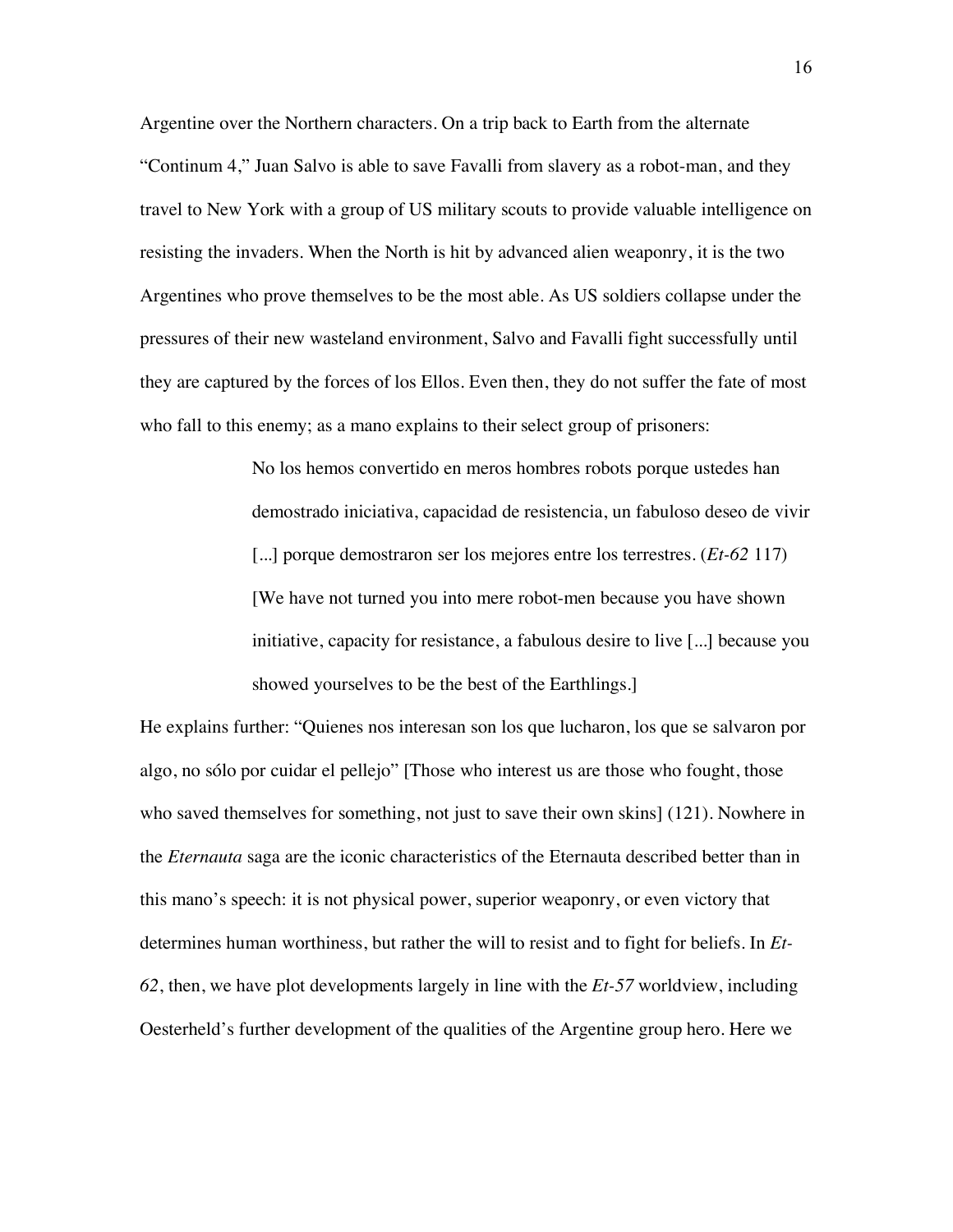should also note the absence of any US soldiers among "the best of the Earthlings," another cultural transformation of typical sf paradigms.

By 1969, however, there is no longer even a semblance of international solidarity in *El Eternauta*. In Oesterheld's rewrite of the initial radio broadcast, the transmission comes not from the BBC but from somewhere in South America. This broadcast is best viewed in Breccia's original rendering (see figure 9.5b); in my translation I add ellipses where radio static and interference by alien technologies are written or implied by Breccia's textual graphics:

> [commander will be provisional leader . . . lethal snowfall . . . vast zone Latin America ruthless extraterrestrial attack . . . inconceivable betrayal superpowers . . . South America handed over to the invader to save themselves . . . we will fight all the same. However alone we may be and as terrible as the initial blow may have been we will fight all the same . . . in the emergency survivors should . . . sacrifice.] (*Et-69* 91)

Once again *Et-57* functions as a palimpsest for *Et-69*, with Oesterheld setting up deliberate as well as less conscious ironies for the reader of the later work. The size of the group of "Us" has shrunk from global to regional in size in *Et-69*, "humanity" has become "Latin Americans." The opposing forces of "Them" have also increased proportionally and are no longer quite so nebulous. The alien slave races are still on the front lines and los Ellos remain just offstage, like the central nations of the North that must now be counted among their ranks.

Postcolonial undertones are also present to a lesser degree in *Et-57*. For example, Favalli compares their fighting the alien invaders with the struggle of American Indians

17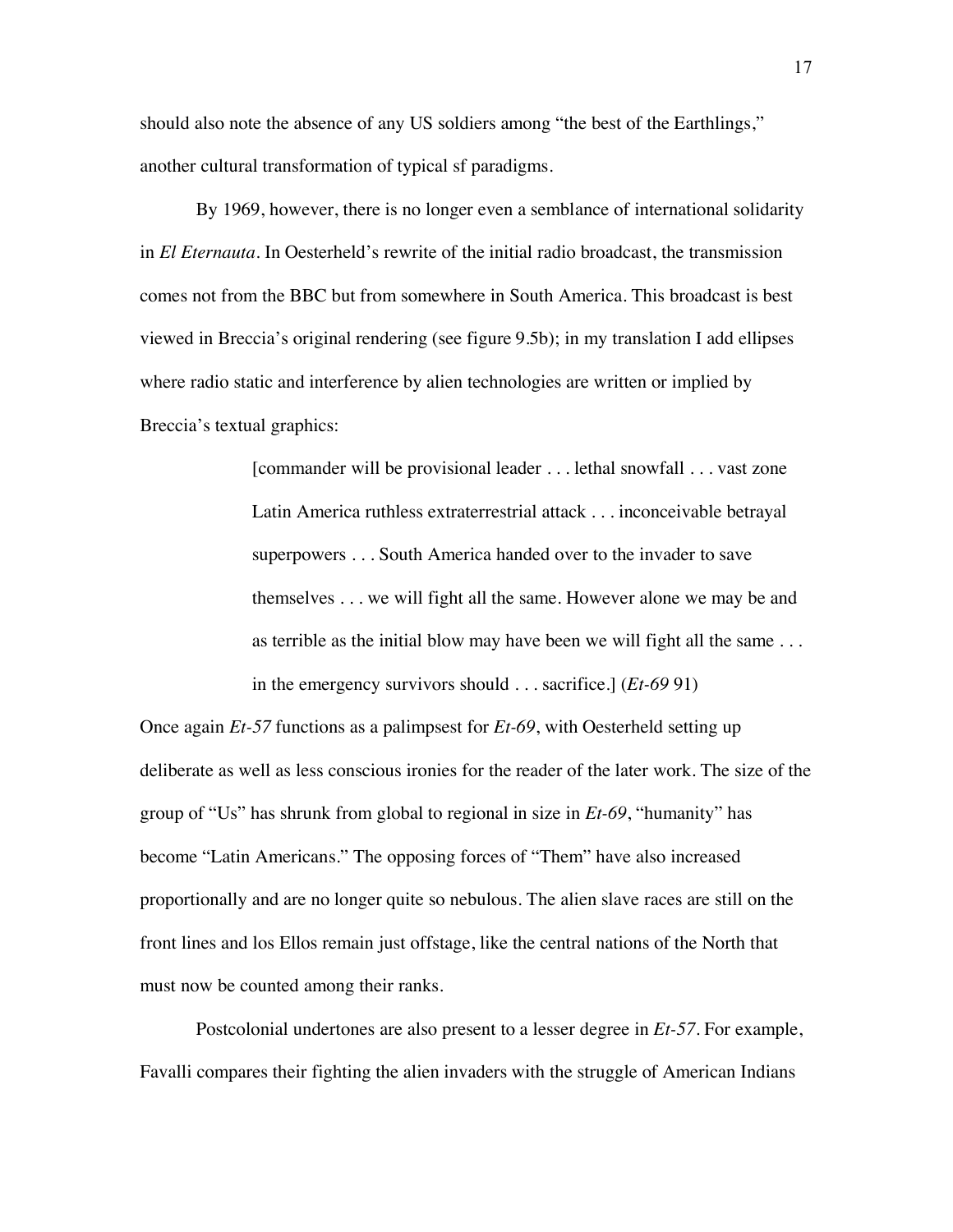fighting against the Spanish conquistadors (*Et-57* 109). In *Et-69*, however, his more specific affirmation that in Latin America, "Somos como los incas o los aztecas peleando contra los europeos" [We are like the Incas or the Aztecs fighting against the Europeans] now resonates more hollowly as the alien-Northern enemy repeat errors of the past in a second conquest—or a third (105). For, as Favalli points out in 1969, the Northern powers had really always been "Them":

> Si en verdad los grandes países nos tuvieron siempre atados de pies y manos . . . El invasor eran antes los países explotadores, los grandes consorcios . . . Sus nevadas mortales eran la miseria, el atraso, nuestros propios pequeños egoísmos manejados desde afuera... Por nuestra propia culpa sufrimos la invasión, Juan. Nuestra culpa es ser débiles, flojos, por eso nos eligió el invasor. [...] Teníamos que habernos defendido antes, Juan, cuando todavía era tiempo. Antes debimos odiar lo que nos debilitaba, lo que nos entregaba al enemigo." (*Et-69* 106, 110; all ellipses in the original except for those in brackets)

> [In truth the big countries have always kept us tied hand and foot  $\dots$  In the past the invaders were the countries that exploited us, the great consortiums . . . Their lethal snowfalls were misery, backwardness, our own small egotisms manipulated from the outside . . . It is our own fault that we are being invaded, Juan. It's our fault that we are weak, lazy, that is why the invaders chose us. [...] We should have defended ourselves before, Juan, when there was still time. We should have hated what weakened us, what delivered us to the enemy.]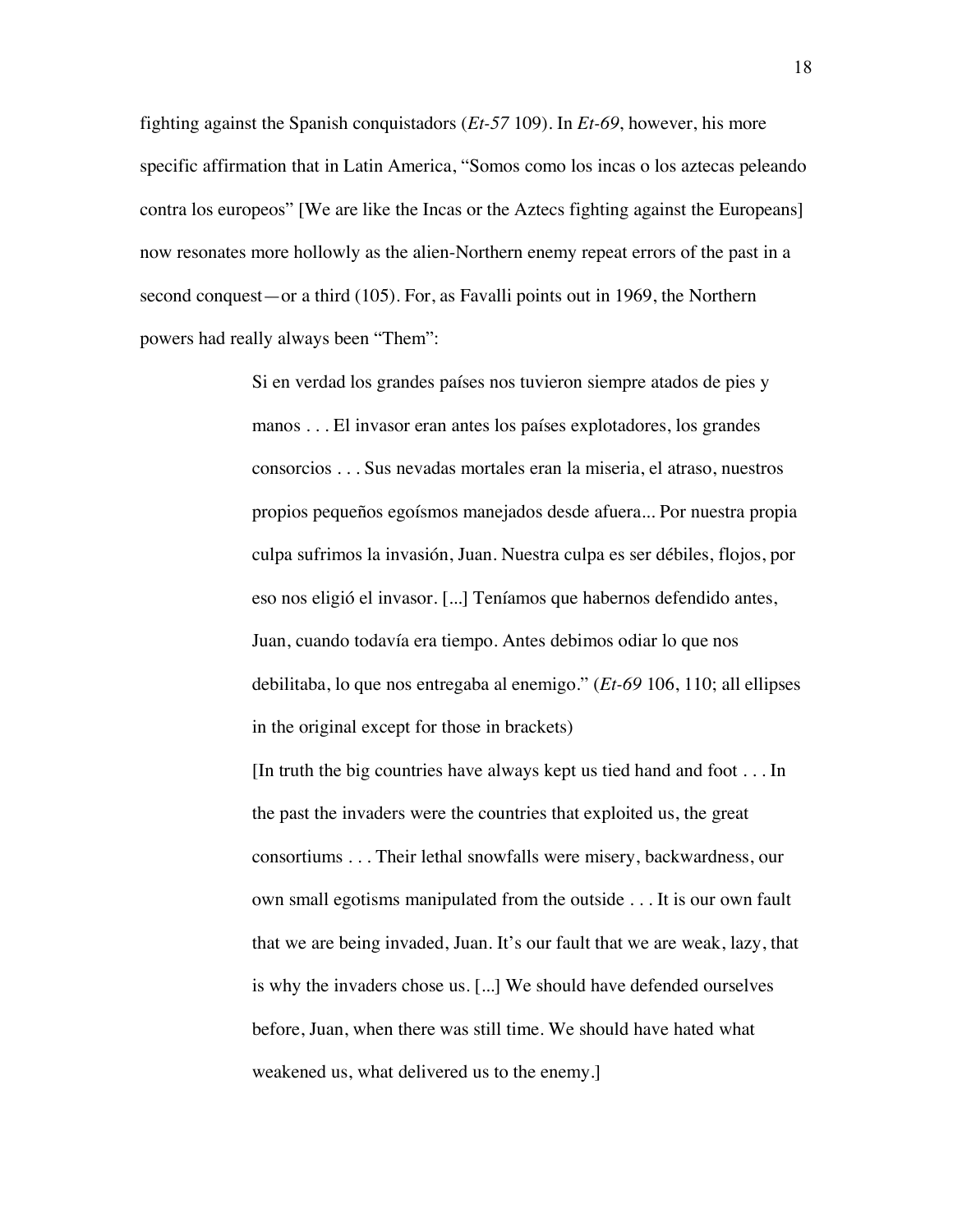Favalli's affirmations that some of the blame for Argentina's situation lies at her own doorstep in these passages are tellingly interwoven with indications that there may also be more specific enemies within: the military. This conversation between Favalli and Juan Salvo is intercalated with the description of the arrival of the military at Juan's doorstep. In 1969 the group members are not volunteers but join the army under threat of their opening fire on Salvo's home (109). Salvo is then promoted from corporal to lieutenant, as he is in *Et-57*. However in *Et-69*, written during the de facto presidency of General Juan Carlos Onganía (1966-1970), Salvo is not promoted for his skills but after the captain in command kills his own lieutenant for daring to suggest an alternate battle plan (112-113), in an act of senseless violence reminiscent of that used by the Argentine military government against students and other groups at the time.<sup>14</sup>

We do not know a great deal more about what else Oesterheld may or may not have intended the Argentine military or the Northern nations to do in *Et-69* because *Gente* magazine forced him to abbreviate the *historieta* drastically after 14 episodes due to reader reception of Oesterheld's political content and Breccia's experimental artwork. Oesterheld was allowed three episodes to summarize over two-thirds of the content of the tale (based on the amount of material covered from *Et-57*). The trajectory remains roughly similar to *Et-57*, with divergences continuing to produce ironic meanings. Rather than taking their information to the North once they defeat los Ellos, the group plans to seek out centers of resistance in Latin America. Once Salvo arrives in Continuum [*sic*] 4 there is no inspirational speech on the need for expanding his ideas on the solidarity of humanity to include other species in the universe (*Et-57* 348-349), but only a brief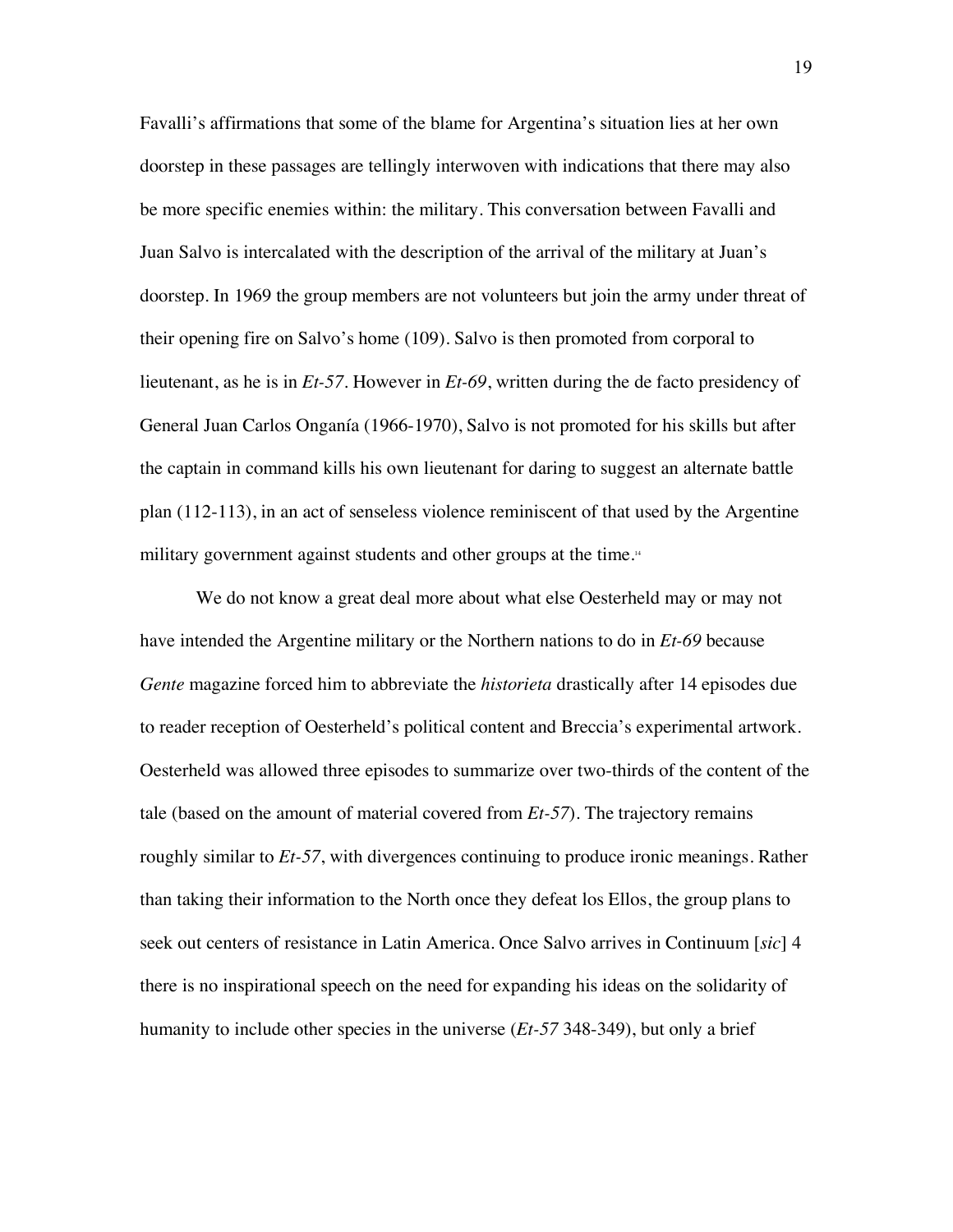hope/condemnation that he will have eternity to search for his family/have to search for his family for eternity.

Oesterheld uses one of the final three episodes of *Et-69* to reproduce as much as possible of the classic closing frame of *Et-57*. As in 1959, when *Et-57* came to an end, Salvo realizes that the invasion has not yet happened in the guionista's world—in *Et-57* there are four years until the invasion; in the less certain times of *Et-69* those four years have shrunk to two. In both versions Salvo returns home to his family, forgetting everything that has happened/will happen/might happen to him. The *historietas* end with the guionista expressing his hope to avert tragedy by publishing the Eternauta's story as a cautionary tale for humanity (*Et-57*) or for Latin Americans (*Et-69*)—though, as we have seen in the opening frame, there is less hope that this will be possible in the darker narrative of 1969.

## **The Second Eternauta**

In 1975, when Ediciones Record republished *Et-57*, such was its popularity that the publisher launched the continuation of the adventures of the *Eternauta II* (here *Et-76*) the following year in *Skorpio,* one of Record's comic magazines. With Solano López once again doing the artwork, the *historieta* regained its visually iconic look. The script also took up where *Et-57* left off, ignoring the changes in storyline brought up in *Et-69*, though continuing and amplifying the changes in textual tone. Where in *Et-69* Oesterheld wrote of the need for taking action against the oppressor/invader before it was too late, *Et-76* is the tale of taking that action. The ironic echoes of *Et-57* for readers of *Et-69* become jarring ironic reverberations for those now reading *Et-76*. By this time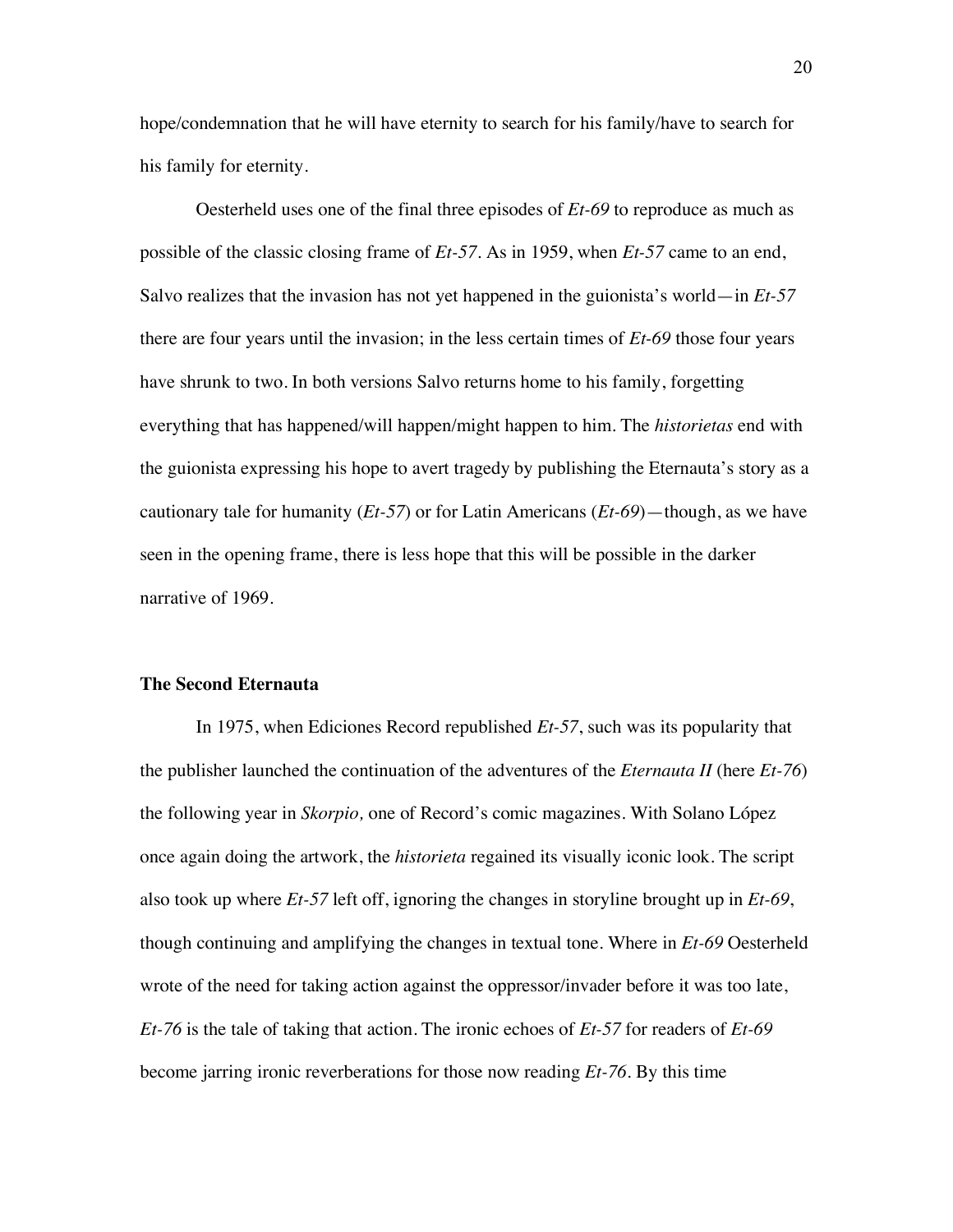Oesterheld was so active in the *Montonero* guerilla group in the struggle against the repressive regime of the military junta (1976-1983), that he wrote the majority of *Et-76* while in hiding from government forces. The second half of *Et-76* was published using the backlog of Oesterheld's scripts after he had been captured by the military. In this *historieta* Oesterheld focused on transmitting a more specific, localized message, putting his iconic character's status to political use.

Characterizations of *Et-76* tend toward the "propagandistic" end of the spectrum. While Oesterheld used the iconic status of his character and his narrative for what he clearly perceived to be a higher purpose, this came at both a high personal and artistic cost. In the case of the latter, the critic and guionista Juan Sasturain has written that "El crecimiento de la conciencia del instrumento que manejaba y la necesidad de formular explícitamente una PROPUESTA debilitaron a *El Eternauta II*, en el cual ya es imposible ese fenómeno de identificación con los protagonistas que suscitaba la primera parte" [[Oesterheld's] growing consciousness of the instrument that he wielded and his necessity to explicitly formulate a PROPOSAL weakened *El Eternauta II* [here *Et-76*], in which the phenomenon of identification with the protagonists of the first part is no longer possible] ("El Eternauta no tiene" 192). The icon of the Eternauta manages to survive the narrative narrowing and lack of identification that take place in *Et-76*. In retrospect, once the life of Oesterheld himself becomes incorporated into the icon, the *Et-76* regains something of the nuance and humanity of the earlier Eternautas.

When a character or story becomes iconic, it is larger than its original self and its creator(s) and attains a life of its own, since, in the words of Gary K. Wolfe, "An icon often retains its power even when isolated from the context of conventional narrative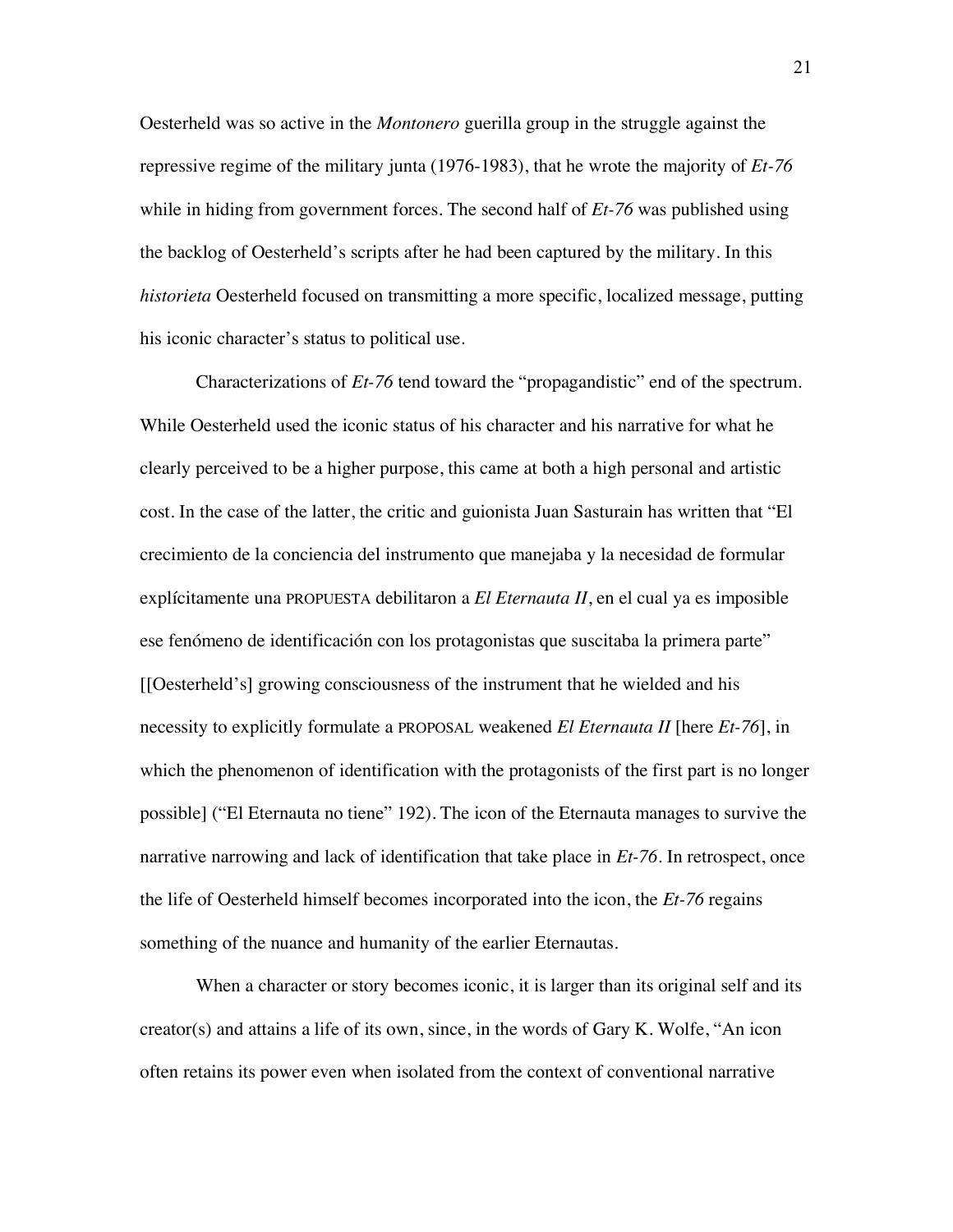structures" (*Known* 16). With *Et-76* Oesterheld seeks to harness the power of the icon that exists independently from him. He first does this by choosing to continue the wellreceived *Et-57* rather than the more problematic *Et-69*, including direct verbal and visual quotations from the *historieta* of the 1950s, and by inserting himself more deeply into the story itself. While the guionista narrator of *Et-57* shares a profession with Oesterheld, in *Et-62*, the guionista shares a biographical feature or two with his creator, and by *Et-69* the guionista looks exactly like Oesterheld. Because of the return to the narrative timeline of 1957*,* the guionista in *Et-76* no longer resembles Oesterheld physically, but, when he introduces himself here for the first time in the comic series, he informs Juan Salvo, his family, Favalli, Lucas, and Polsky, that his name is Oesterheld, though they should call him by his middle name, Germán, which was Oesterheld's *nome de guerre* in the resistance. No longer content with the passive role of narrator in the outer frame of the story, Oesterheld/Germán becomes a main character in the central narrative itself, fighting alongside Juan Salvo as his right-hand man. Oesterheld uses these narrative strategies to assert his right to write the Eternauta. Yet his attempts to "wield" or adapt the icon meet with only partial narrative success.

There is a high price to pay for pressing the Eternauta into the service of a political cause. In addition to a widely acknowledged decline in the quality of the writing itself, this price can be seen most in the changes in the characterization of heroes and villains, good and evil, and in the more obvious delineation between them. Among the most oft-cited contributions of the *Eternauta* series to Argentine SF are the creation of an Argentine collective or group hero, with its attendant value of solidarity, characters who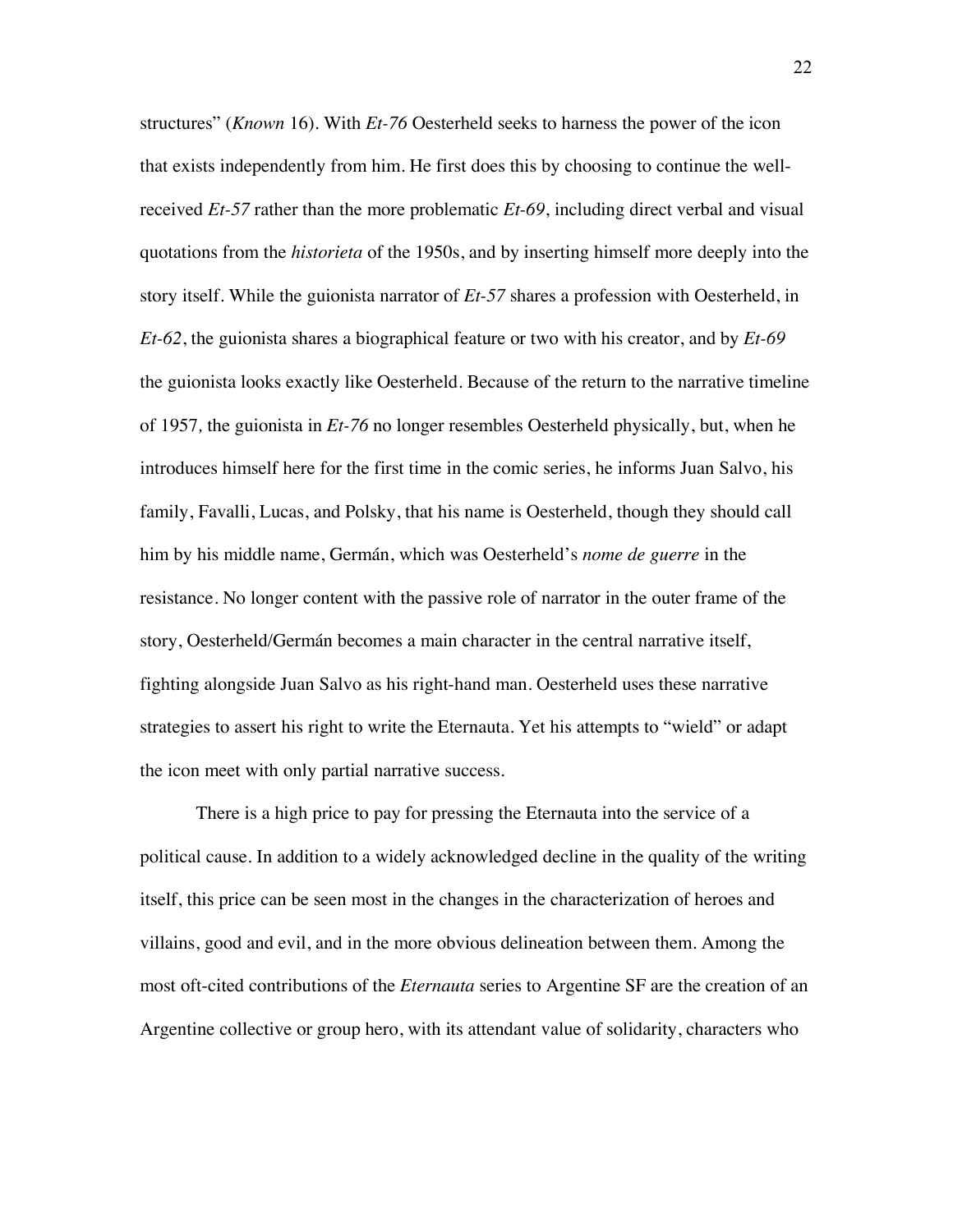are Argentine yet universal, and situations representing the complexities of the shades of gray between "Us" and "Them," that question the very dichotomy itself.

In *Et-76*, there are no shades of gray. This Eternauta's exposure to radiation and the time-altering technology called the chronomaster make him into a mutant with superhuman powers. This changes the entire tone of the work, even though familiar elements remain. Once Germán has sat down with Juan Salvo and friends to play a hand of the card game *truco* in 1959, the same game played at the beginning of *Et-57*, the Salvo house is mysteriously transported several hundred years into the future to the nuclear wasteland that is Buenos Aires. It is later revealed that an "Ello amigo" [friendly Ello] has brought them here with time-travel technology to help defeat an evil Ello trapped on Earth after the invaders had left. Favalli, Lucas, and Polsky do not exist in this time, so it is only Juan Salvo, his family, and Germán who meet the surviving inhabitants of Buenos Aires, now living in nearby caves and ruled by the remaining evil Ello from a fortress. Salvo, with his superpowers, becomes an individual hero who supplants the group hero. Although Salvo fights the Ello in a group with the cave people, he is clearly their leader and their superior; Germán is not his equal but a secondary character. Once an ordinary small business owner, Salvo now becomes one of the typical North American superheroes Oesterheld had worked so hard to move beyond in his *historietas*. He possesses inhuman strength (figure 9.6a), telepathic powers, and the ability to immediately understand the workings of any technology. Scientific ingenuity is no longer needed to defeat the superior alien technology of los Ellos as in *Et-57* and *Et-69*, rather the Eternauta's mutant abilities win the day. He is totally in control, decisive, with the self-doubt and humanity of the Juan Salvo of yesteryear gone.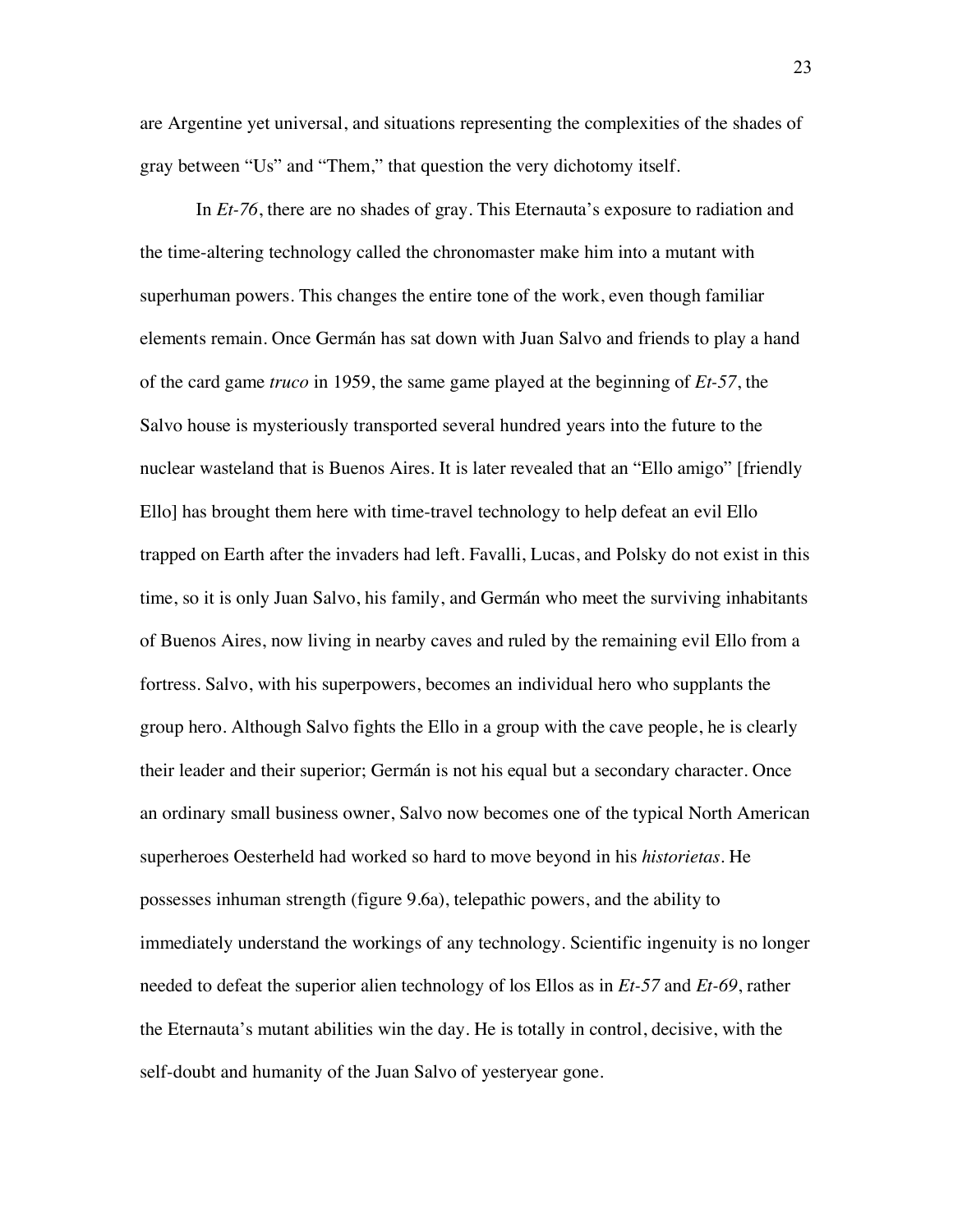Since this Juan Salvo immediately knows what to do at every turn, he is frequently described as "inhuman." The human race, Latin Americans or even his own group of friends lose primary importance for him, and this Juan Salvo sacrifices the lives of others—including those of his own wife and child—for the cause with apparent ease, saying "Su sacrificio no será vano. [...] ¿Qué importan unas cuantas vidas? ¡Lo que importa es salvar al Pueblo de las Cuevas!" [Their sacrifice will not be in vain. [...] What do a few lives matter? What matters is saving the People of the Caves!] (169-170). However, these lines become more poignant rather than callous when viewed in light of Oesterheld's own situation at the time he wrote them.15 Still, according to Solano López, in *Et-76* "el personaje se desvirtuó. Yo ya no sentía al personaje [...] hacía y decía cosas que no encajaban" [the character was adulterated. I didn't feel the character anymore [...] he did and said things that did not fit] (qtd. in Accorsi 69). In Oesterheld's need for certainty, to express the rightness of his cause, he used all means at his disposal, including the icon of the Eternauta. But by gaining super powers, ironically, the Eternauta loses his iconic power.

Even the enemy, once universal, abstract, mythic in dimension and unknown in proportion, becomes specific, local, and concrete in *Et-76*. Los Ellos become one Ello, since the good Ello is killed early on. It can incorporate, taking the shape of a mano at one point (figure 9.6b), and it is itself corporeal, albeit somewhat nebulously so, appearing in its space/environmental suit in the final confrontation of good-and-evil (figure 9.6c). No Wellsian microbes can do away with this Ello; the Eternauta must use his mutant-gained understanding of the Ello's own atomic technology to kill it. Once the evil Ello and its minions are defeated, the Eternauta helps the People of the Caves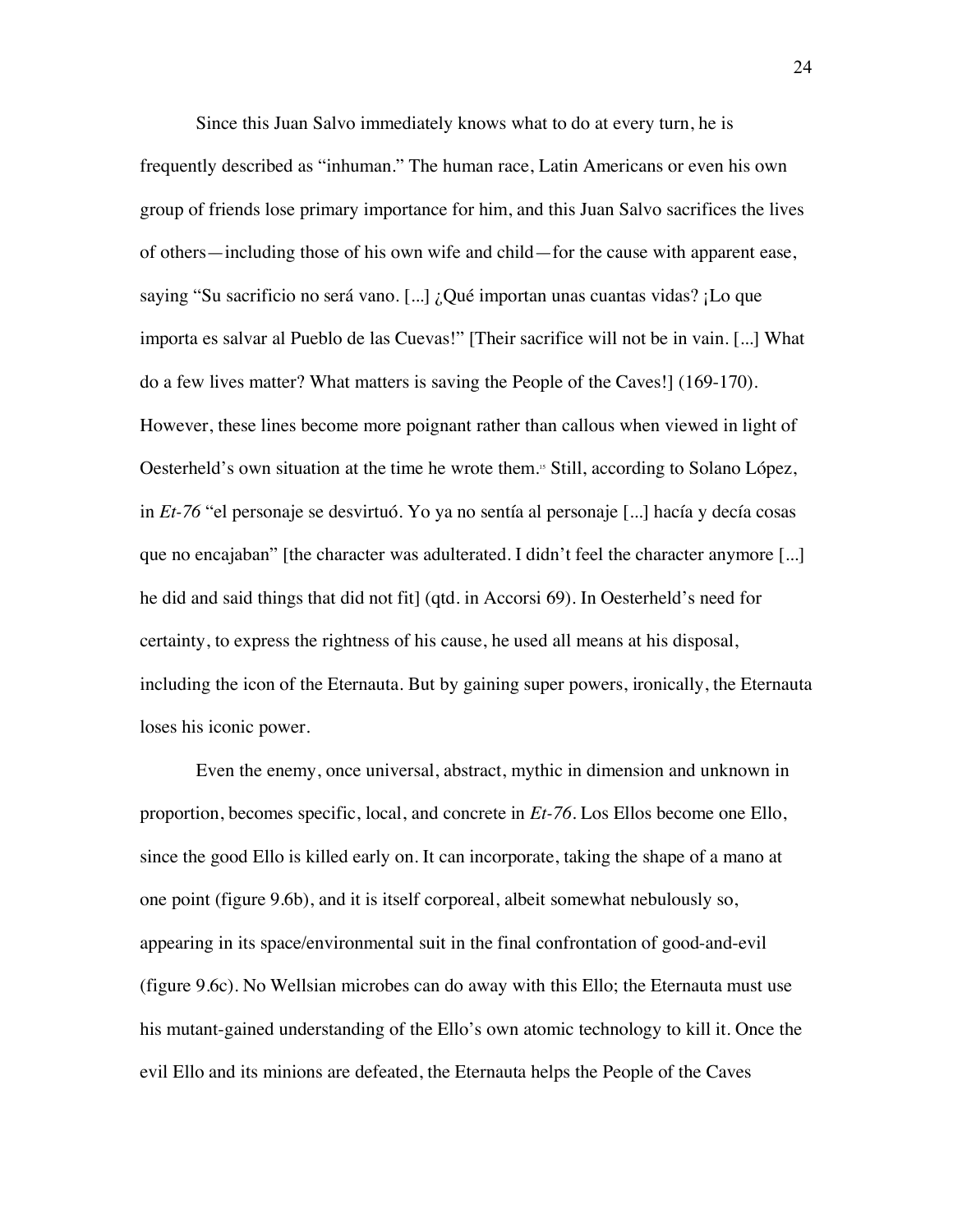redevelop steam technology to rebuild Buenos Aires, completing the cycle of the icon of the wasteland from total devastation to renewal.16 Just as Germán had begun to settle into an idyllic existence in this future, the chronomaster mysteriously starts up and transports him in time and space. Germán finds himself sitting on a city park bench in December 1976 surrounded by children playing and others going about their business. As Juan Salvo walks by, he calls, "¡Eh, Juan! ¡Voy contigo!" [Hey, Juan! I'll go with you!]. "Sabía que vendrías, Germán" [I knew you would come, Germán], the Eternauta tells him in the final lines, "Te necesito" [I need you] (208), and they set off down the road together.

Oesterheld paid the ultimate personal price for his political militancy, not the least part of which was writing *guiones* such as *Et-69*, the *Vida del Ché* [*Life of Ché Guevara*] (1968), and *Et-76*. On April 27, 1977, Oesterheld disappeared, and he died in a clandestine military detention center some months later. Specific details regarding his death and the whereabouts of his body remain unknown. Since his disappearance and death, Oesterheld has become something of an icon in his own right. Certainly his own life narrative has become inextricably intertwined with the *Eternauta* as *historieta* and the Eternauta as icon. When Solano López wrote me that the next project under discussion with Oesterheld's widow, Elsa Oesterheld, was an *historieta* about "el emblemático caso de HGO [Héctor Germán Oesterheld] y sus hijas" [the emblematic case of HGO (Héctor Germán Oesterheld) and his daughters], who were also involved in the resistance movement, it seemed a natural progression, the missing piece of the Eternauta saga (Solano López, "Re: Artículo" and "Re: Una pregunta").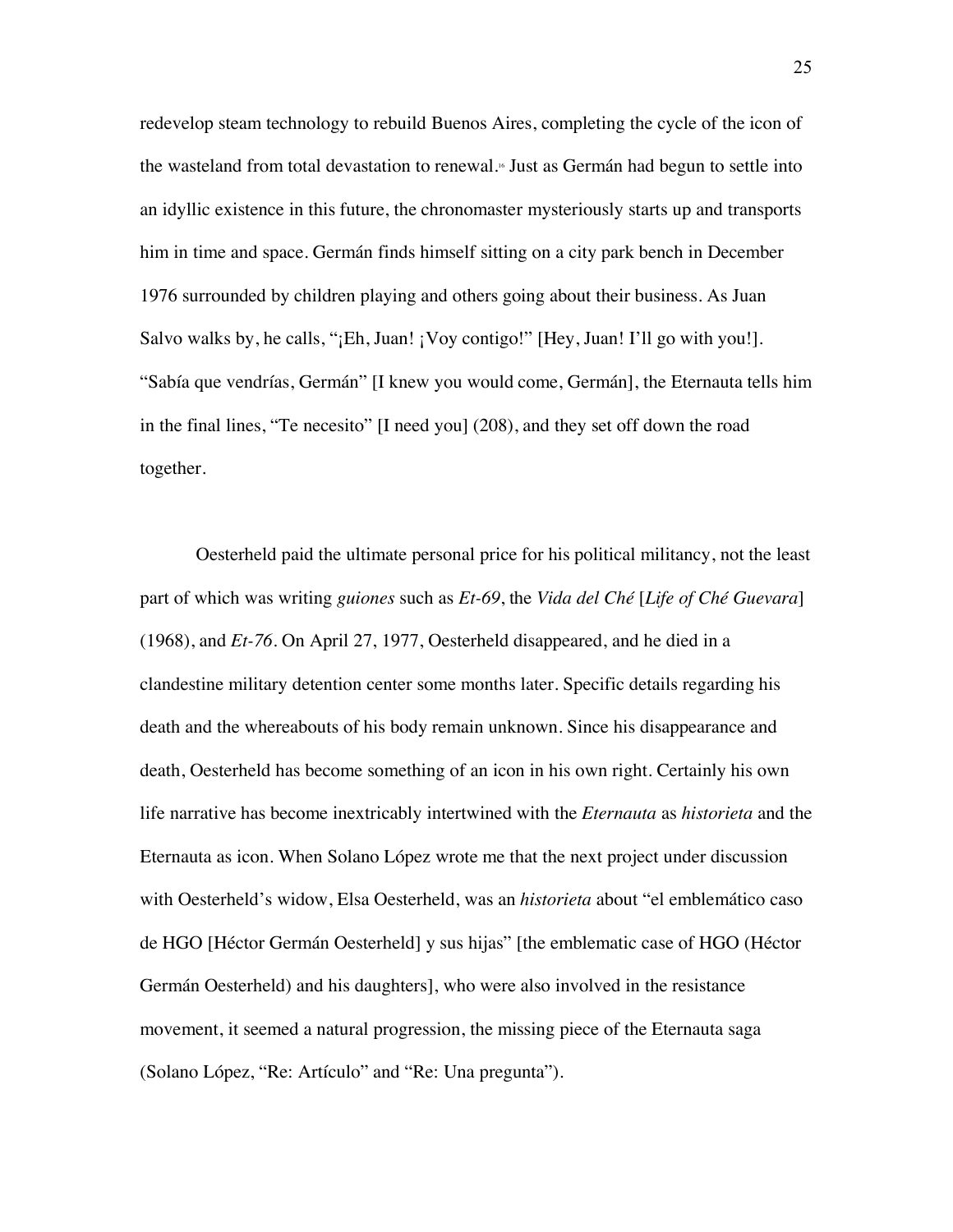When the *Eternauta* series is discussed, *Et-57* is virtually always accorded primacy of place in the pantheon. Today the Eternauta icon retains the more universal flavor established in 1957, but the later *Eternautas* have been integrated into the icon in several ways. The *Et-69* of Oesterheld-Breccia occupies an important place in the Eternauta saga. The genius of Breccia's artwork is now recognized, and the work as a whole provides a transition in the trajectory of the narrative and of the icon from its more "universal" precepts to the local or political incarnarnations.17 Clearly *Et-62*, *Et-69* and *Et-76* add more of a Latin American, national and political content to the icon. The Et-62 novelization also elucidates that it is the Argentines' ability and willingness to fight for a cause that places them among "the best of the Earthlings." The darker worldview expressed in *Et-69* and *Et-76* is in line with the Argentine reality of those years, when citizens were confronted by actual oppressors in the national sphere who were no longer so faceless.<sup>18</sup> The personal tragedy of the Eternauta, a resistance fighter and eternal seeker, mirrors that of Oesterheld, of his family, becoming an icon for all of the families of the "desaparecidos," and of the Argentine nation that lived through the tragedy of the Dirty War and other oppressive governments. As a group Oesterheld's ironic *Eternautas* have given us an iconic Eternauta that has reflected the times, changed with the times, and endured for over 50 years. It promises to endure for many more. The Eternauta is both old school SF hero and incarnation of new possibilities for the genre; he is master and victim of technology; casualty of a political regime while enduring as a potent force against it; powerful and powerless; Argentine yet universal. As Oesterheld wrote in one of the many true versions of this tale, "Cada uno a su modo todos somos Eternautas" [Each in his own way, we are all Eternautas] (*Et-69* 131).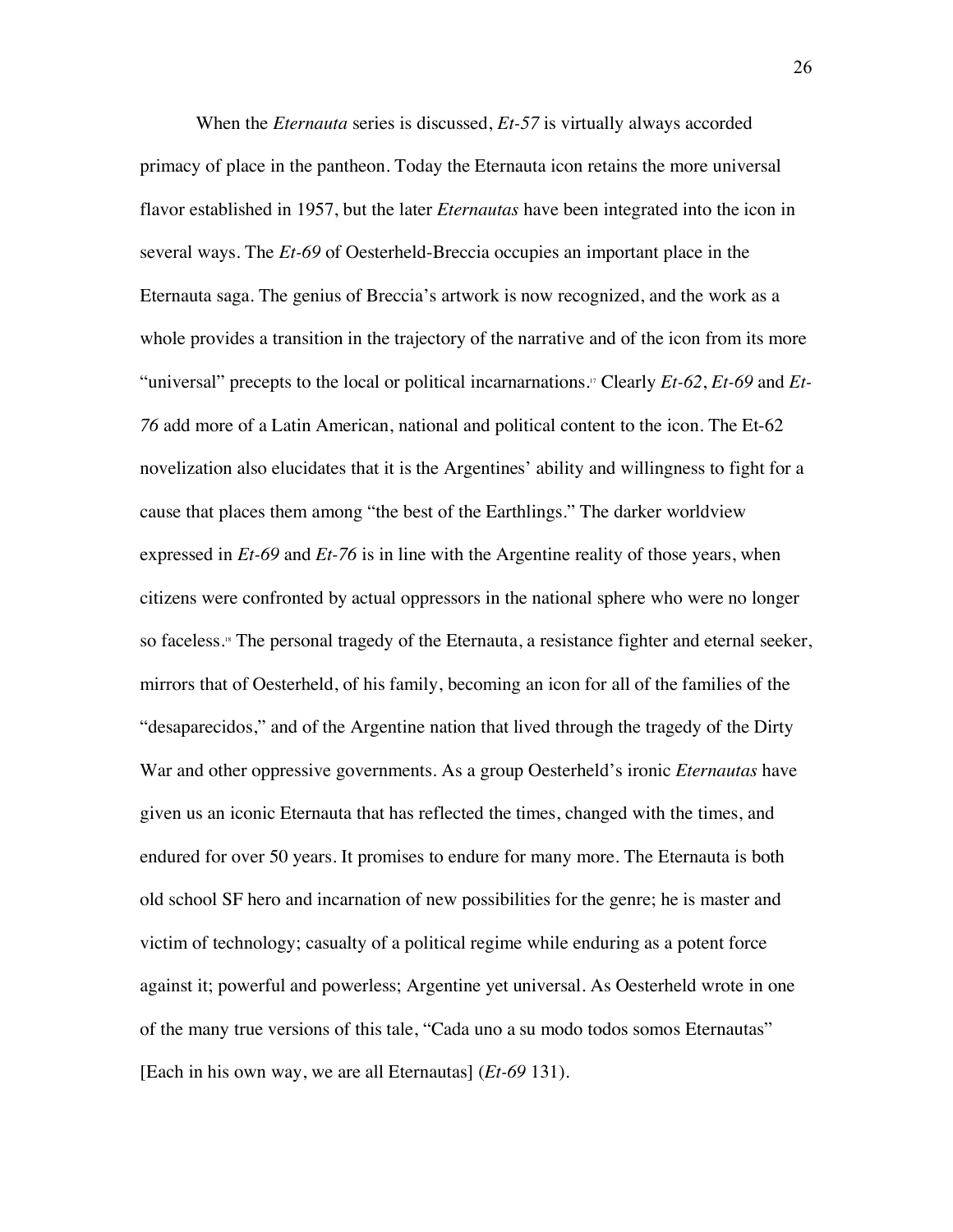## **Captions List for images 9.1a – 9.6c**

[pls see original publication for images mentioned in text]

Fig. 9.1a Iconic image of the Eternauta, *Et-57* (32)

Fig. 9.1b Iconic image of the Eternauta, *Et-57* (35)

Fig. 9.2a Opening scene, *Et-57* (3-4)

Fig. 9.2b Opening scene, *Et-69* (83-84)

Fig. 9.3a

Transition to the tale of the Eternauta, *Et-57* (5)

THE ETERNAUT: I know what you are thinking. Before refusing me, before telling me no, let me tell you my story. When I tell it to you, you will understand everything, including my strange way of appearing. And I am sure you will want to help me... Listen...

WRITER: I listened; all the rest of that night I did nothing but listen. Just as he said, when he finished everything was clear. So clear as to fill me with terror. So clear as to make me feel great pity for him. But I will not get ahead of myself: I want to tell the story of the Eternauta just as he told it to me!

Fig. 9.3b

Transition to the tale of the Eternauta, *Et-69* (85)

THE ETERNAUT: I know what you are thinking. But let me tell you my story. You will understand everything, even my way of appearing. And surely you will want to help me. Listen...

WRITER: I listened. All the rest of that night I did nothing but listen. And yes, when the Eternauta finished everything was clear. So clear as to fill me with terror. And with great pity for him, for me, for you, reader. But I will not get ahead of myself... The story of the Eternauta must be told just as he told it to me!

Fig. 9.4a Buenos Aires is hit by a nuclear bomb from the North, *Et-57* (287)...

Fig. 9.4b ...the resulting nuclear wasteland in *Et-76* (36)

Fig. 9.5a Initial radio broadcast about the deadly snowfall, *Et-57* (17)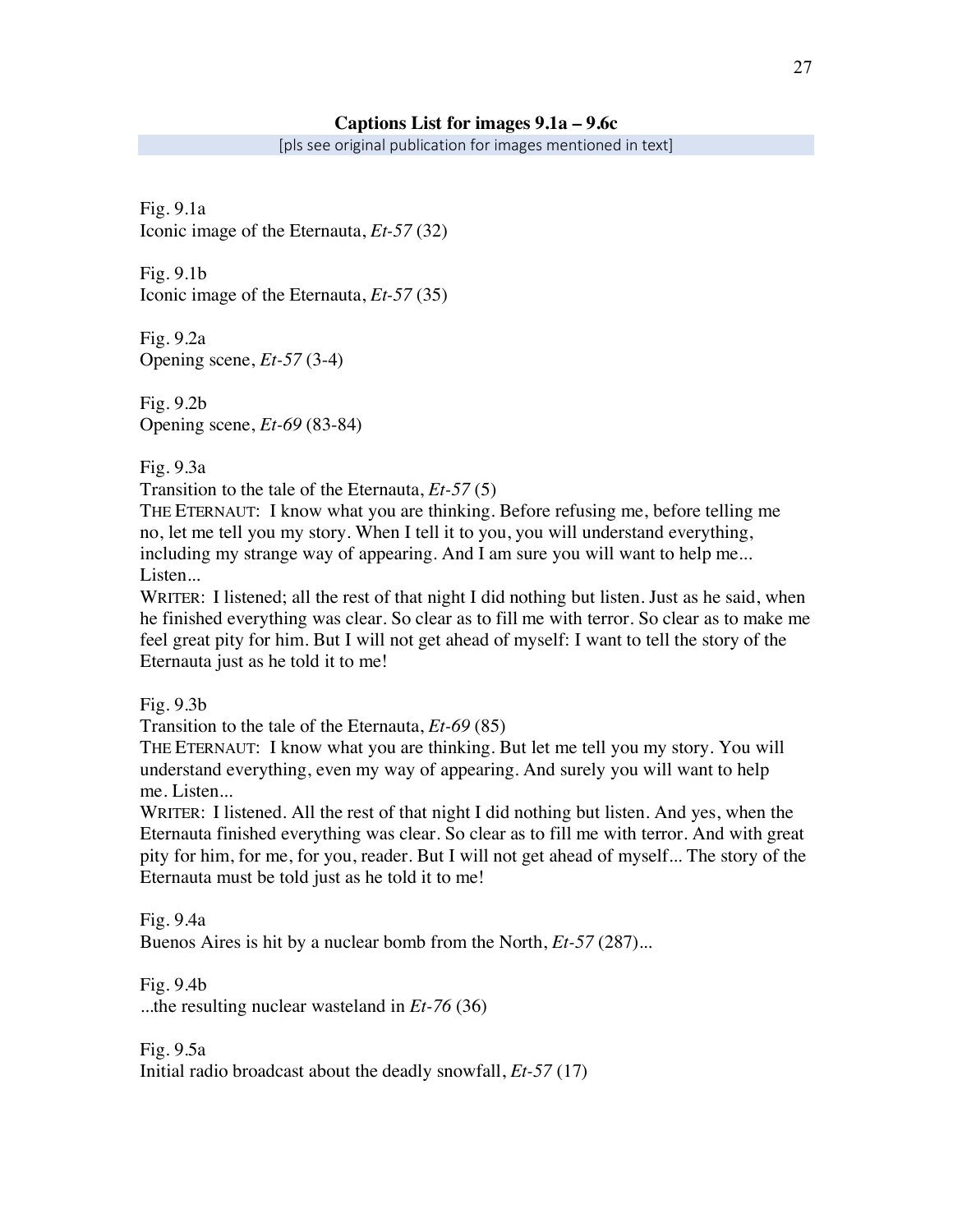Fig. 9.5b Initial radio broadcast about the deadly snowfall and alien invasion, *Et-69* (91)

Fig. 9.6a "Super" Eternauta, *Et-76* (186)

Fig. 9.6b The *Ello* abandons his "skin-suit" *mano* disguise when captured by Juan Salvo, *Et-76* (102)

Fig. 9.6c The *Ello*, *Et-76* (180)

#### **Endnotes**

I am grateful to Francisco Solano López for his time and his insights; he is sorely missed. I am also grateful to Fernando Araldi and Martín Mórtola, grandsons of Héctor Germán Oesterheld, Marina López, daughter of Francisco Solano López, and Cristina Breccia, Enrique Breccia, and Patricia Breccia, children of Alberto Breccia for kindly granting permission to reprint excerpts from the *Eternautas*.

I would like to thank my colleagues Elisa Rizo and Kevin Amidon for suggestions and discussions of things ironic, iconic, and beyond. Additional thanks to Mariano Chinelli, a fount of information on all things Eternauta, and to Marta Lence, Josefina Ludmer, and Mariano Chinelli for consultation on the Argentine "voseo." All translations are mine.

1. Oesterheld's principal three *Eternautas* are:

- 1) *El Eternauta* (Oesterheld-Solano López; published 4 Sept. 1957-9 Sept. 1959 in *Hora Cero Semanal*), hereafter *Et-57*;
- 2) *El Eternauta* (Oesterheld-Breccia; published 29 May 1969-18 Sept. 1969 in *Gente*), hereafter *Et-69*;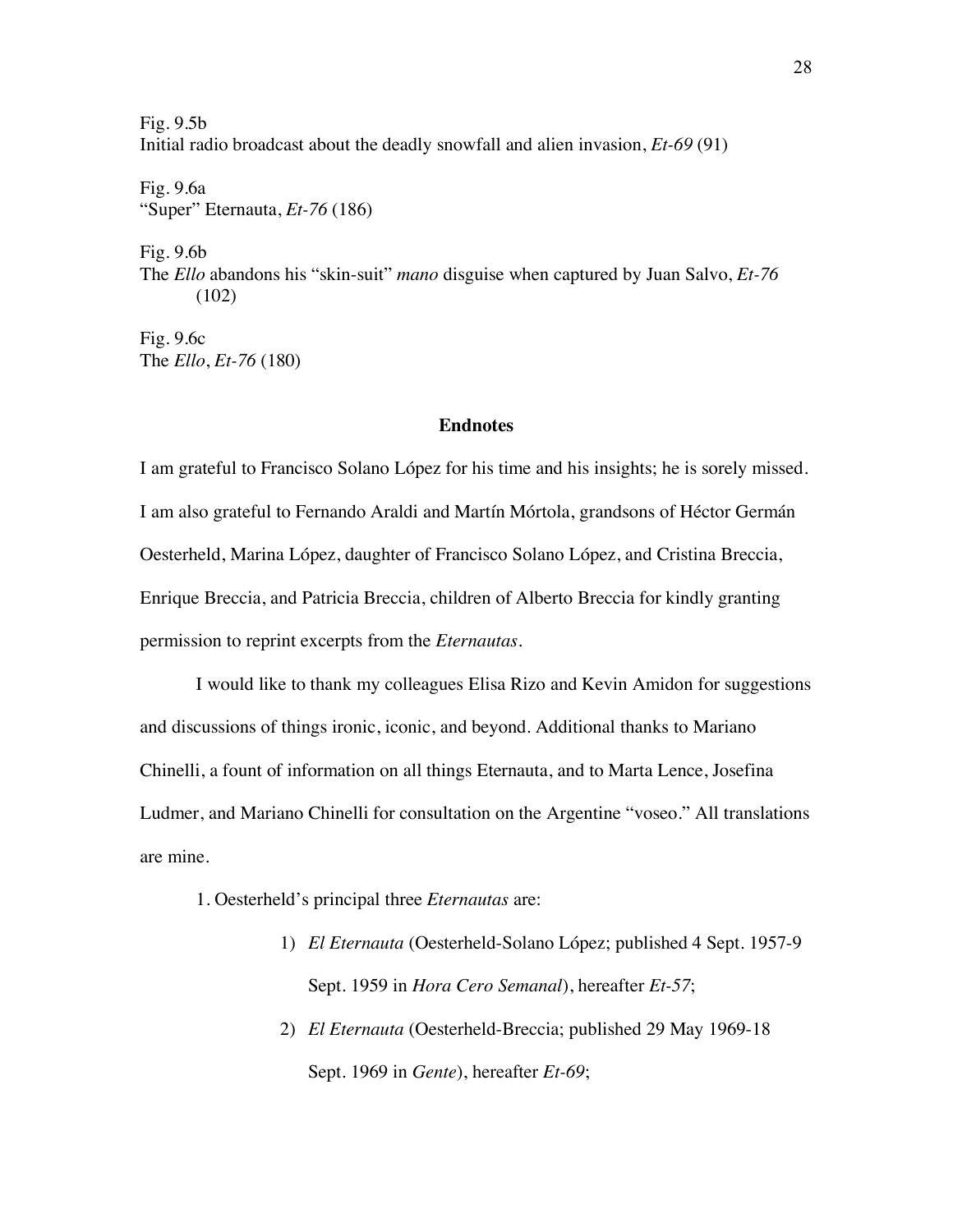# 3) *El Eternauta II* (Oesterheld-Solano López; published Dec. 1976- Apr. 1978 in *Skorpio*), hereafter *Et-76*.

A novelized *Eternauta* (hereafter *Et-62*) was published from 1962-63 in a science-fiction magazine called *El Eternauta* founded by Oesterheld in 1961. *Et-62* recounts further adventures of Juan Salvo after *Et-57*. In its original form, *Et-62* had some illustration. It contains episodes near Buenos Aires, in New York, and in outer space, but it was left unfinished when the magazine folded. The *Eternauta III* (1983) is widely considered apocryphal by readers and critics.

2. Ginway's examination of Brazilian science fiction in *Brazilian Science Fiction* is the critical work that most directly explores the use of Wolfe's icons in a non-Northern context (see especially Ginway 14, 39). Her monograph is a new landmark in the study of science fiction written in the periphery.

3. Today the Eternauta is registered as a brand, with half of the rights to it owned by the family of Oesterheld, and half by the family of Solano López (Solano López qtd. in Accorsi 70). Shortly before his death Solano López completed artwork for the approximately one thousand pages of the *Eternauta* saga drawn by him; he was also to direct a collection titled "Universo Eternauta" [Eternauta Universe] (Solano López, "Re: Una pregunta").

4. See Haywood Ferreira, "*Más Allá,*" n19 for specific references. Mariano Chinelli states that the image of the Eternauta has frequently appeared in Argentine graffiti, including in stencil, a medium Chinelli describes as a true "street art" form (Skype interview).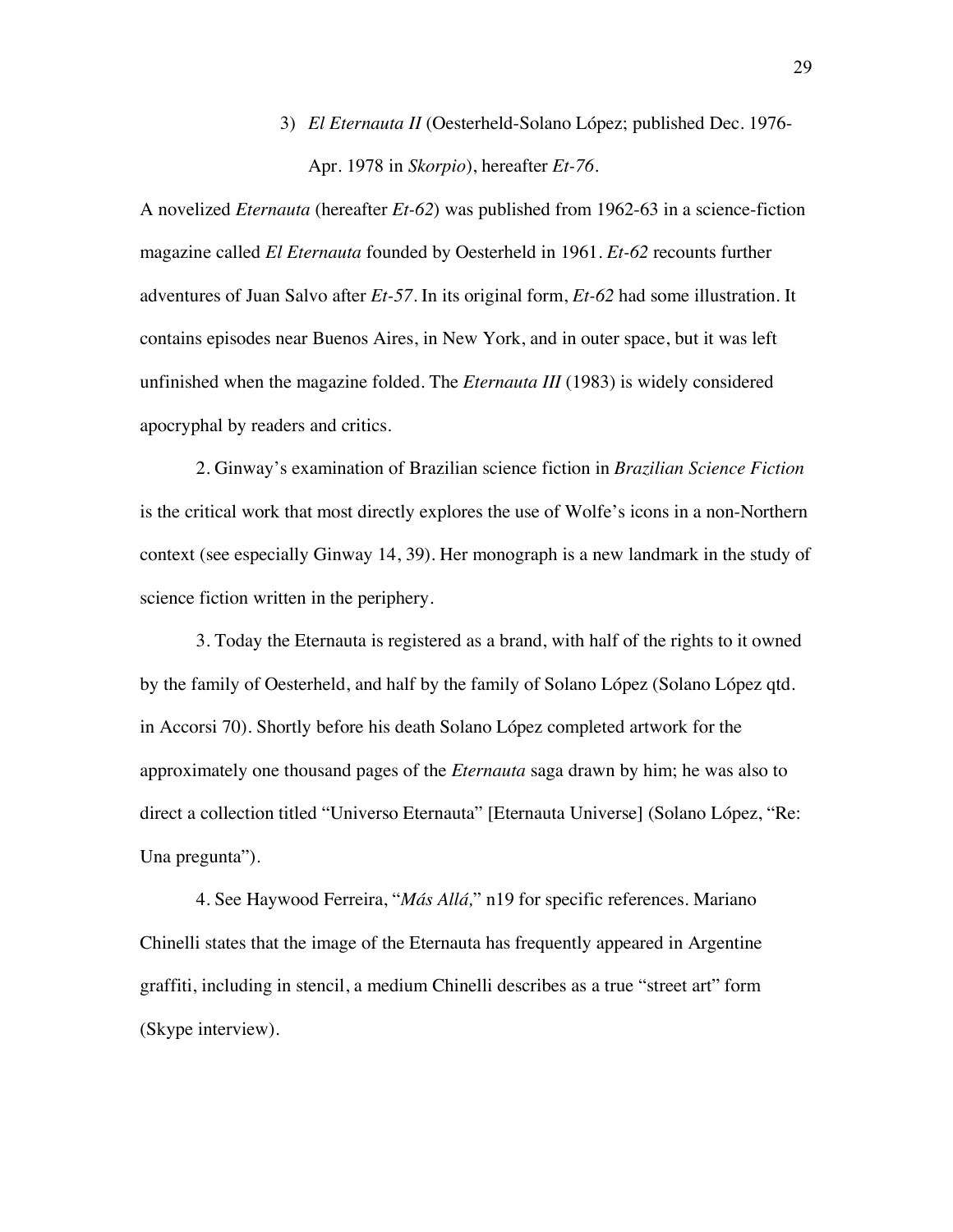5. Hutcheon's discussion of the ironic "rubbing together" of the Olivier and Branagh productions of *Henry V* reveals some of the key choices in play when re-making a work: the cuts (or additions) that will be made; the tone, emphasis, and focus to employ; the manner of juxtaposition of image and dialogue / text; and the use or absence of narrative framing... "For me," Hutcheon concludes, "irony happened when Branagh's said echoed in some way Olivier's different unsaid (in my memory), and the resulting edgy oscillation between the two created a new meaning—the one I think is the real 'ironic' meaning" (88).

6. The document *Nunca más* includes references to Oesterheld's disappearance and final days among the information of thousands of other *desaparecidos* [disappeared persons] (See 339, 374).

7. To my knowledge it is not known whether the decision to draw the guionista as Oesterheld was made by Oesterheld himself or by Breccia. Chinelli points out that the connection of the narratee to Oesterheld in *Et-57* was unlikely to have extended into the artwork given that in the same year in the same magazine another of Oesterheld's characters, the eponymous narrator of the comic *Ernie Pike*, was drawn in Oesterheld's likeness (first by Hugo Pratt, and later by other artists, including both Breccia and Solano López). The extent of the "Oesterheldization" of the *Eternautas* becomes fully apparent only when the texts are considered as a group.

8. Franco plays a slightly more prominent role in *Et-69* than in *Et-57*. He, rather than Favalli, is now the one to figure out how to fire the *cascarudo*'s weapons (i.e. alien technology). Further, in a 1975 interview Oesterheld does not respond to the interviewers' probing comments about his group hero but rather states: "el héroe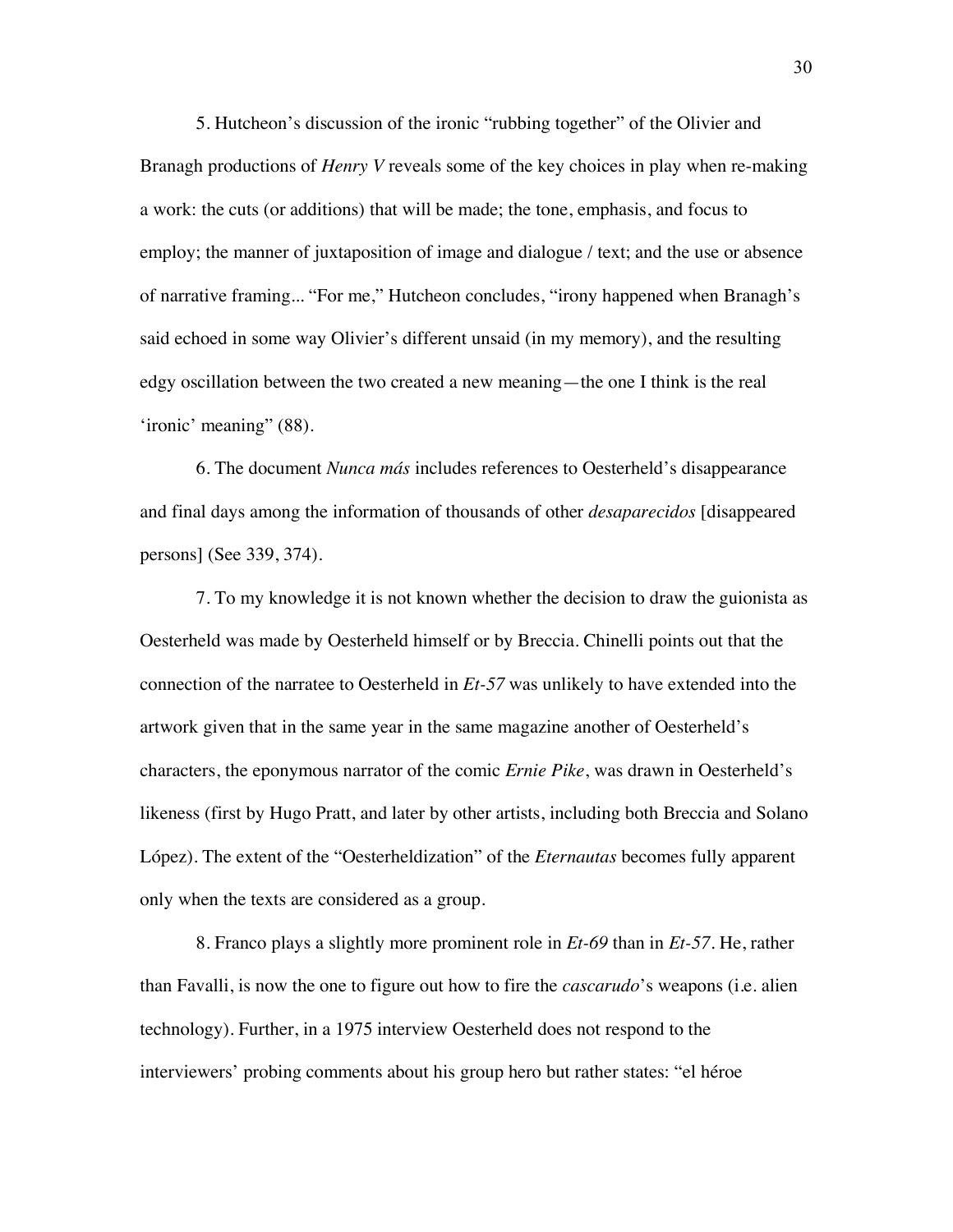principal es Franco, un obrero" [the main hero is Franco, a worker] (qtd. in *Oesterheld en primera persona* 23). The worker is an important character in both the *Eternautas*, but with small changes in storyline such as this one and with the more obvious rhetoric from Oesterheld himself; the rise in importance of Franco seems a further indication of Oesterheld's own political radicalization.

9. The positive representation of the city in the *Eternautas* is in keeping with the historical Latin American identification of the city with "civilizing" influences. This association also frequently applies to futuristic Latin American cities; Ginway has characterized the icon of the city in Brazilian science fiction as "an oasis of civilization which nurtures order and cultural identity" (77).

10. See Sasturain, "El Eternauta no tiene" 188.

11. The initial positive, unifying role of the military in *Et-57* reflects the ending of the rule of president *de facto* General Pedro Eugenio Aramburu (1955-58) and the democratic election of President Arturo Frondizi (1958-62). The military began to exert an ever-greater influence in Frondizi's government, however, and he was eventually deposed by a military coup. The increasingly negative representation of the military in the narrative reflects Oesterheld's view of the changes in the role of the military in Argentine national life. For further discussion of the representation of the military in *Et-57* see Haywood Ferreira, "*Más Allá*" n14 and n16.

12. Wolfe notes that "It is almost a rule of thumb in science-fiction films that the monster cannot be subdued by the conventional weapons of the hero; even the atomic bomb fails to stop the Martians in George Pal's film of Wells's *The War of the Worlds* (1953)." I judge it highly likely that Wells's novel and/or this film were inspirations for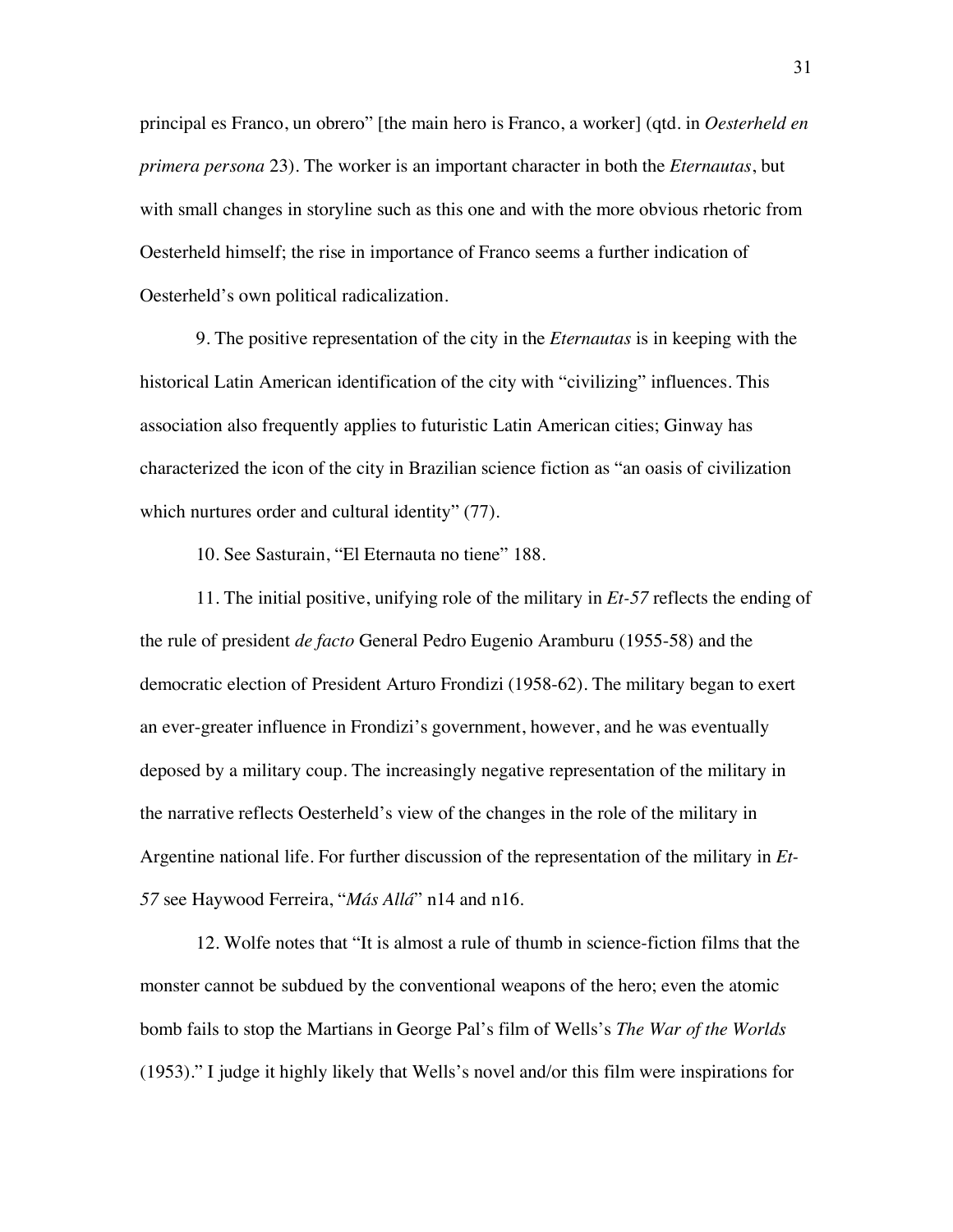the method of the local defeat of los Ellos in *Et-57*. Los Ellos can put up a barrier over the city of Buenos Aires that nuclear warheads from the North are unable to penetrate. They also have a smaller protective sphere, likely containing the atmosphere they need to breathe. This sphere is pierced by the toppling the Monument to the Two Congresses, which is felled by a relatively low-tech bazooka shot by Franco. Much like Wells's Martians' death by microbe, los Ellos are killed by something in our atmosphere (*Et-57*  276).

13. As Ginway has discussed with regard to Brazil, when Northern-dominated phenomena such as the Cold War and the arms race are represented from the periphery, the predominant reaction is often a feeling of powerlessness, that one is "a witness with no real voice" (Ginway 85).

14. One such act was the Noche de los Bastones Largos [Night of the Long Batons / Sticks / Truncheons] on July 29, 1966. At the University of Buenos Aires, a protest of students and faculty against Onganía's elimination of university autonomy was repressed by Federal Police, who wielded their police batons with great brutality.

15. Two of his four daughters had been "disappeared" and killed by the military in June and July of 1976 along with a son-in-law and an unborn grandchild. María, one of the sacrificed young fighters from the Pueblo de las Cuevas, was the *nome de guerre* of Beatriz, the first of Oesterheld's daughters to disappear (García, "De frente" 4). His remaining two daughters were disappeared soon after Oesterheld himself, in late 1977.

16. For further details on the cycle of the city, see Wolfe, "The Remaking of Zero."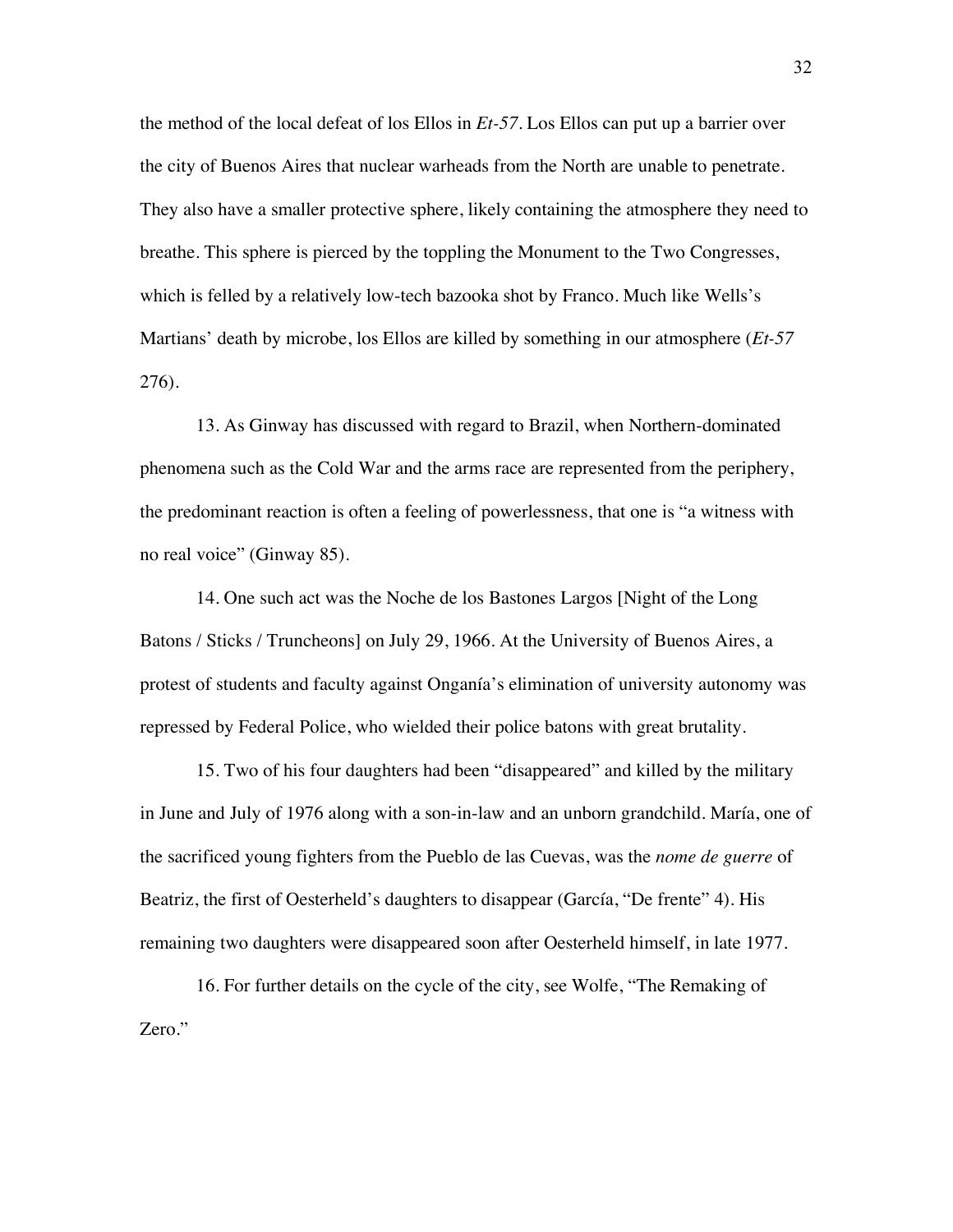17. Many other artists have since drawn their own interpretations of the characters of the *Eternautas*. A number of them can be found in places such as in the front matter of the Record edition of *Et-57* (*El Eternauta (edición integra de lujo)*). Buenos Aires: Ediciones Record, 1998) or the "Imágenes" link of the website www.eternauta.com.

18. A list of the status of the 12 Argentine heads of state from 1966 to 1983 (from the term of General Onganía to the election of Raúl Alfonsín) provides a brief but telling explanation for a negative Argentine outlook, since the vast majority were nonelected de facto military presidents.

#### **Works Cited**

Accorsi, Andrés. "Reportaje: Francisco Solano López." *Comiqueando* 5.12 (1995): 67- 71.

Chinelli, Mariano. Skype interview. 9 Jan. 2010.

- García, Fernando Ariel. "De frente a la esfinge." In Héctor G. Oesterheld and Francisco Solano López, *El Eternauta II*. Buenos Aires: Doedytores, 2007. 3-4.
- Ginway, M. Elizabeth. *Brazilian Science Fiction: Cultural Myths and Nationhood in the Land of the Future*. Lewisburg: Bucknell U P, 2004.
- Haywood Ferreira, Rachel. "*Más Allá*, *El Eternauta*, and the Dawn of the Golden Age of Latin American Science Fiction (1953-59)" *Extrapolation* 51.2 (2010): 281-303.
- Horn, Maurice. *The World Encyclopedia of Comics*. Vol. 5. Philadelphia: Chelsea House, 1999.
- Hutcheon, Linda. *Irony's Edge: The Theory and Politics of Irony*. London: Routledge, 1994.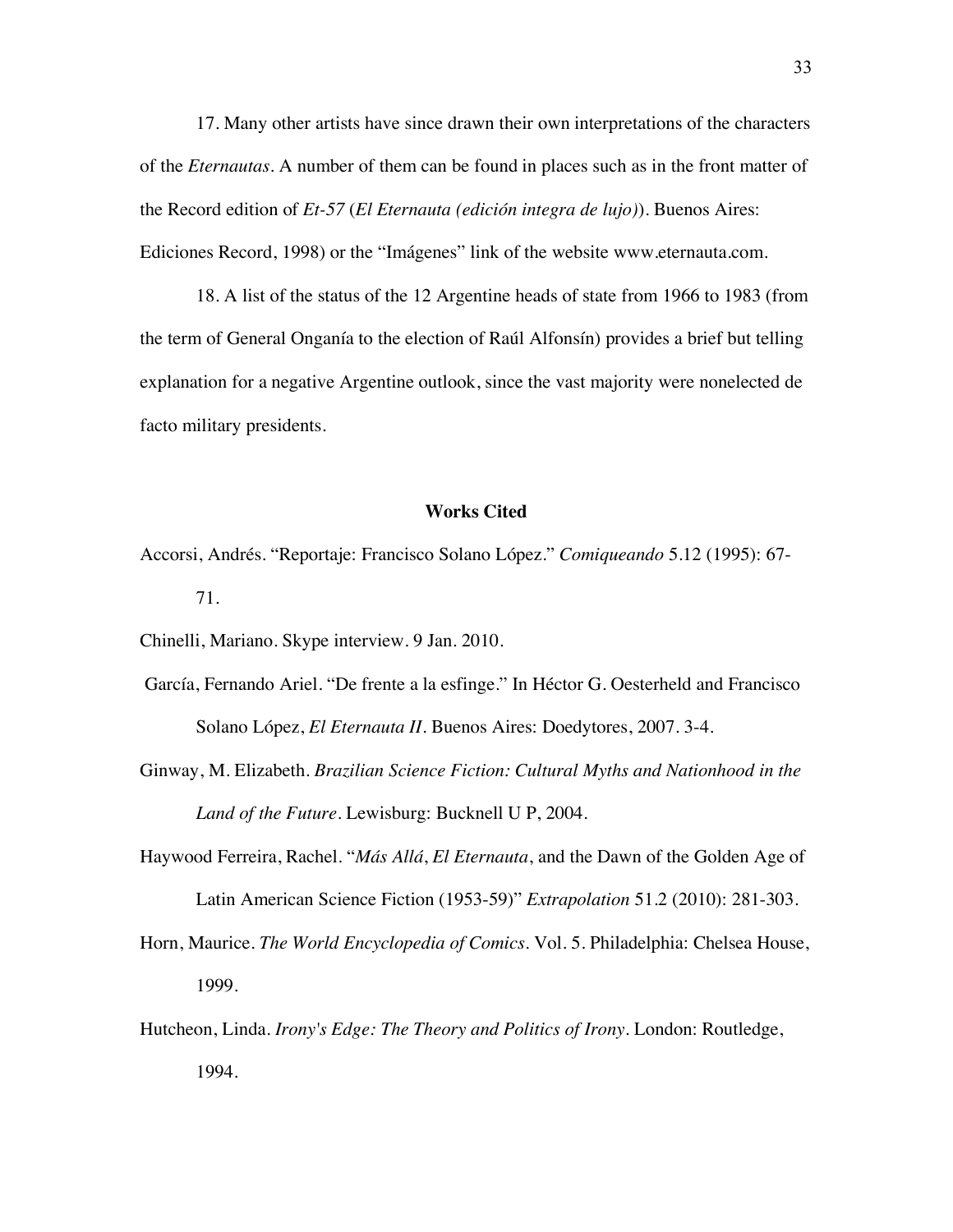*Más allá: Revista mensual de fantasía científica* [Buenos Aires] 1.1-4.48 (1953-1957).

Nicholls, Peter. "Optimism and Pessimism." *The Encyclopedia of Science Fiction*. Eds.

John Clute and Peter Nicholls. New York: St. Martin's Griffin, 1995. 891-92.

- *Nunca más: Informe de la Comisión Nacional sobre la Desaparición de Personas*. Buenos Aires: EUDEBA, 1984.
- Oesterheld, Héctor G. "El Eternauta." *El Eternauta y otros cuentos de ciencia ficción*. 1962-63. Buenos Aires: Colihue, 1996. 5-122. [Cited as *Et-62*]
- ---. *Oesterheld en primera persona.* Vol. 1 of *HGO, su vida y su obra*. Buenos Aires: La Bañadera del Cómic, 2005.
- Oesterheld, Héctor G., and Alberto Breccia. *El Eternauta* in *El Eternauta y otras historias*. 1969. Buenos Aires: Colihue, 1998. 81-132. [Cited as *Et-69*]
- Oesterheld, Héctor G., and Francisco Solano López. *El Eternauta: 1957-2007, 50 años*. 1957-1959. Buenos Aires: Doedytores, 2007. [Cited as *Et-57*]
- ---. *El Eternauta II*. 1976-1978. Buenos Aires: Doedytores, 2008. [Cited as *Et-76*]
- Sasturain, Juan. "El Eternauta no tiene quién lo escriba." 1985. *El domicilio de la aventura*. Buenos Aires: Colihue, 1995. 179-92.
- ---. "Oesterheld y el héroe nuevo." 1982. *El domicilio de la aventura*. Buenos Aires: Colihue, 1995. 103-26.
- Solano López, Franciso. "Re: Artículo sobre *El Eternauta*." Message to the author. 25 August 2009. E-mail.
- ---. "Re: Una pregunta para nuevo artículo sobre *El Eternauta*." Message to the author. 19 Jan. 2010. E-mail.